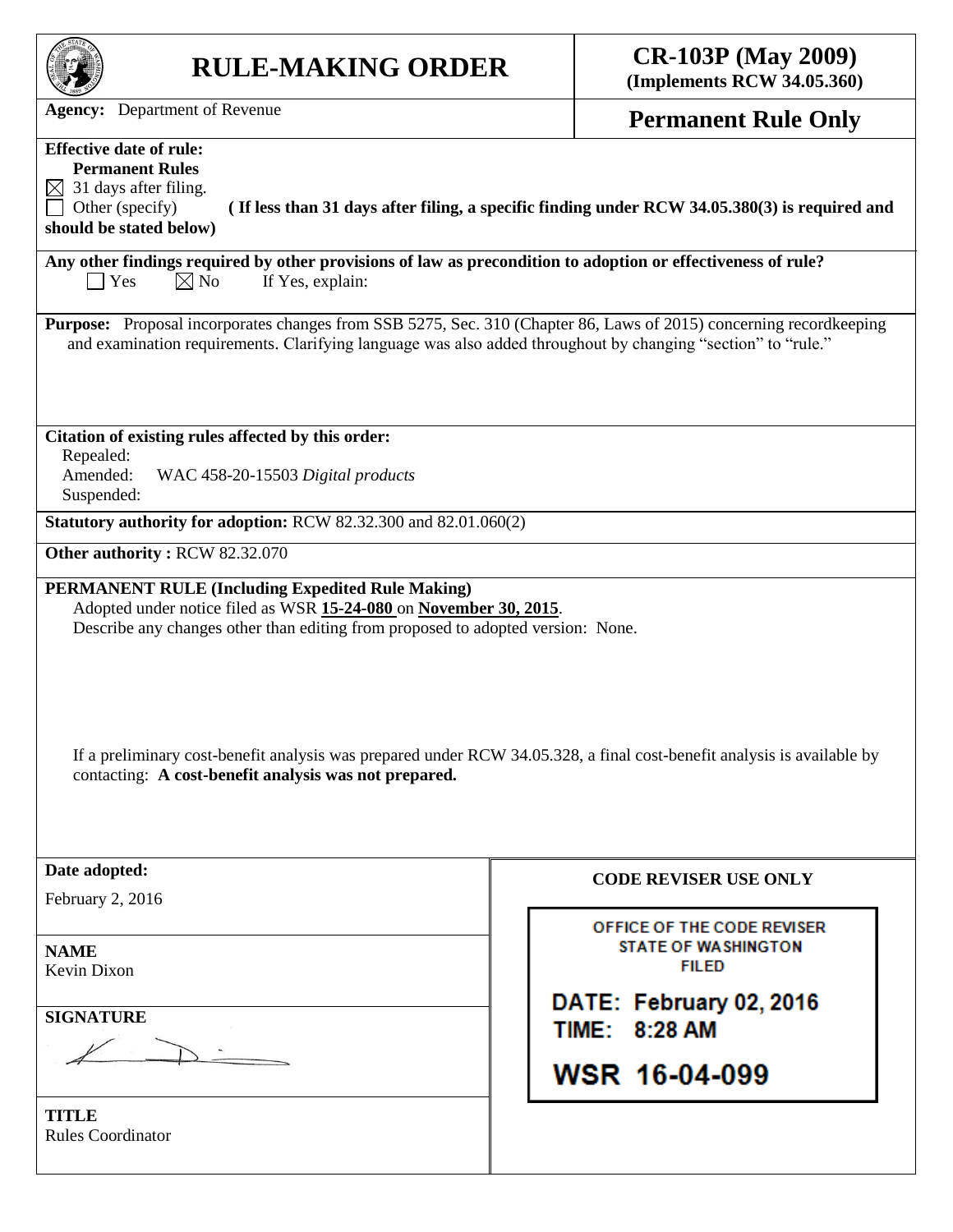| If any category is left blank, it will be calculated as zero.<br>Note:<br>No descriptive text.                                                                                                    |                          |                           |                      |  |  |
|---------------------------------------------------------------------------------------------------------------------------------------------------------------------------------------------------|--------------------------|---------------------------|----------------------|--|--|
| Count by whole WAC sections only, from the WAC number through the history note.<br>A section may be counted in more than one category.<br>The number of sections adopted in order to comply with: |                          |                           |                      |  |  |
|                                                                                                                                                                                                   |                          |                           |                      |  |  |
| The number of sections adopted at the request of a nongovernmental entity:<br>Amended<br><b>New</b><br>Repealed                                                                                   |                          |                           |                      |  |  |
|                                                                                                                                                                                                   |                          |                           |                      |  |  |
| The number of sections adopted in the agency's own initiative:                                                                                                                                    |                          |                           |                      |  |  |
|                                                                                                                                                                                                   | <b>New</b>               | Amended                   | Repealed             |  |  |
| The number of sections adopted in order to clarify, streamline, or reform agency procedures:                                                                                                      |                          |                           |                      |  |  |
|                                                                                                                                                                                                   | <b>New</b>               | Amended<br>$\overline{1}$ | Repealed             |  |  |
| The number of sections adopted using:                                                                                                                                                             |                          |                           |                      |  |  |
| <b>Negotiated rule making:</b>                                                                                                                                                                    | <b>New</b>               | Amended                   | Repealed             |  |  |
| Pilot rule making:<br>Other alternative rule making:                                                                                                                                              | <b>New</b><br><b>New</b> | Amended<br>Amended        | Repealed<br>Repealed |  |  |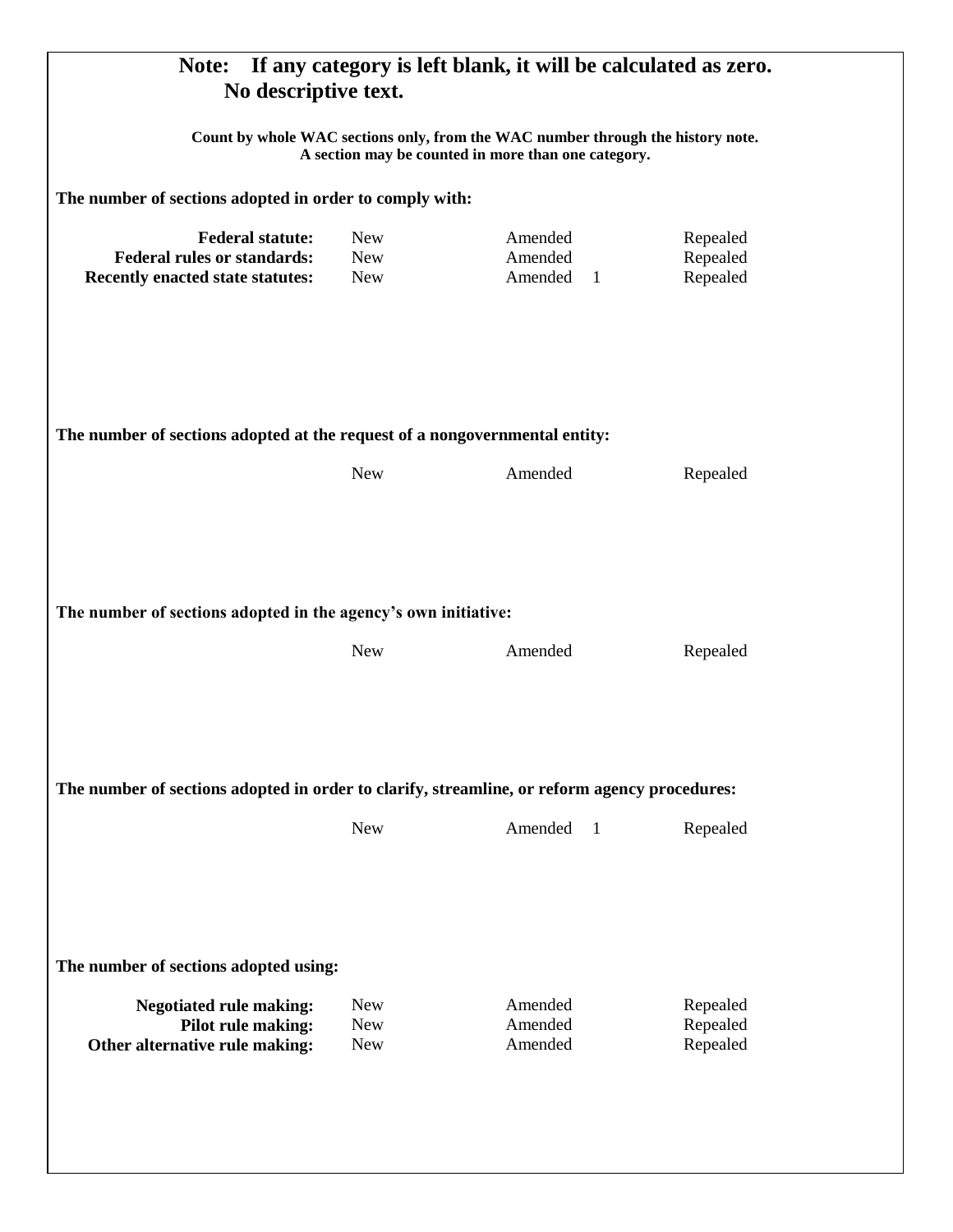AMENDATORY SECTION (Amending WSR 14-13-092, filed 6/17/14, effective 7/18/14)

**WAC 458-20-15503 Digital products.** This rule provides a structured approach for determining tax liability for digital products and digital codes. For purposes of this rule, a digital product includes digital goods or digital automated services, which are described in detail below. The sale or use of digital products and digital codes is generally subject to retail sales or use tax unless purchased for resale or some other exemption applies.

This rule is organized into six parts. Each part addresses a question or topic relevant to the determination of whether a person is selling or purchasing a digital product or digital code and, if so, what are the tax consequences that follow from such activity. In this respect this rule is intended to function similar to the decision tree provided in ETA 9003.2010.

1. Part 1: Are the products or services transferred electronically? If yes, go to Part 2.

2. Part 2: Does the product or service meet the general definitions of digital product or digital code? If yes, go to Part 3.

3. Part 3: Are there applicable exclusions from the general definitions of the digital product or digital code? If no, go to Part 4.

4. Part 4: Are the sales of the digital product or digital code sourced to Washington? If yes, go to Part 5.

5. Part 5: Are there applicable retail sales or use tax exemptions for the purchase or use of the digital product or digital code? If no, the transaction is likely taxable in Washington.

6. Part 6: Miscellaneous provisions.

Examples included in this rule identify a number of facts and then state a general conclusion; they should be used only as a general guide. The tax consequences of all situations must be determined after a review of all the facts and circumstances. Additionally, each fact pattern in each example is self contained (e.g., "stands on its own") unless otherwise indicated by reference to another example. Examples concluding that sales tax applies to the transaction assume that no exclusions or exemptions apply, and the sale is sourced to Washington.

### **Part 1. Are the Products or Services Transferred Electronically?**

(101) **Introduction.** Products or services must be transferred electronically in order to be digital products. If a product is transferred by means of a tangible storage media (e.g., compact disc, magnetic tape, hard drive, etc.), it is not a digital product. Digital codes need not be transferred electronically in order to be digital codes, but may be obtained by any means, including tangible storage media.

(102) **Transferred electronically.** Means the purchaser obtains the product by means other than tangible storage media. Generally, this means the product is transferred using the public internet, a private network, or some combination. However, it is not necessary that the product be delivered to the purchaser. As long as the purchaser may access the product, it will be considered to have been electronically transferred to the purchaser. For example, whether a digital movie is downloaded by the user or streamed by the user, it is considered to be "transferred electronically." Alternatively, the same movie purchased on tangible media (e.g., DVD, etc.) is the purchase of tangible per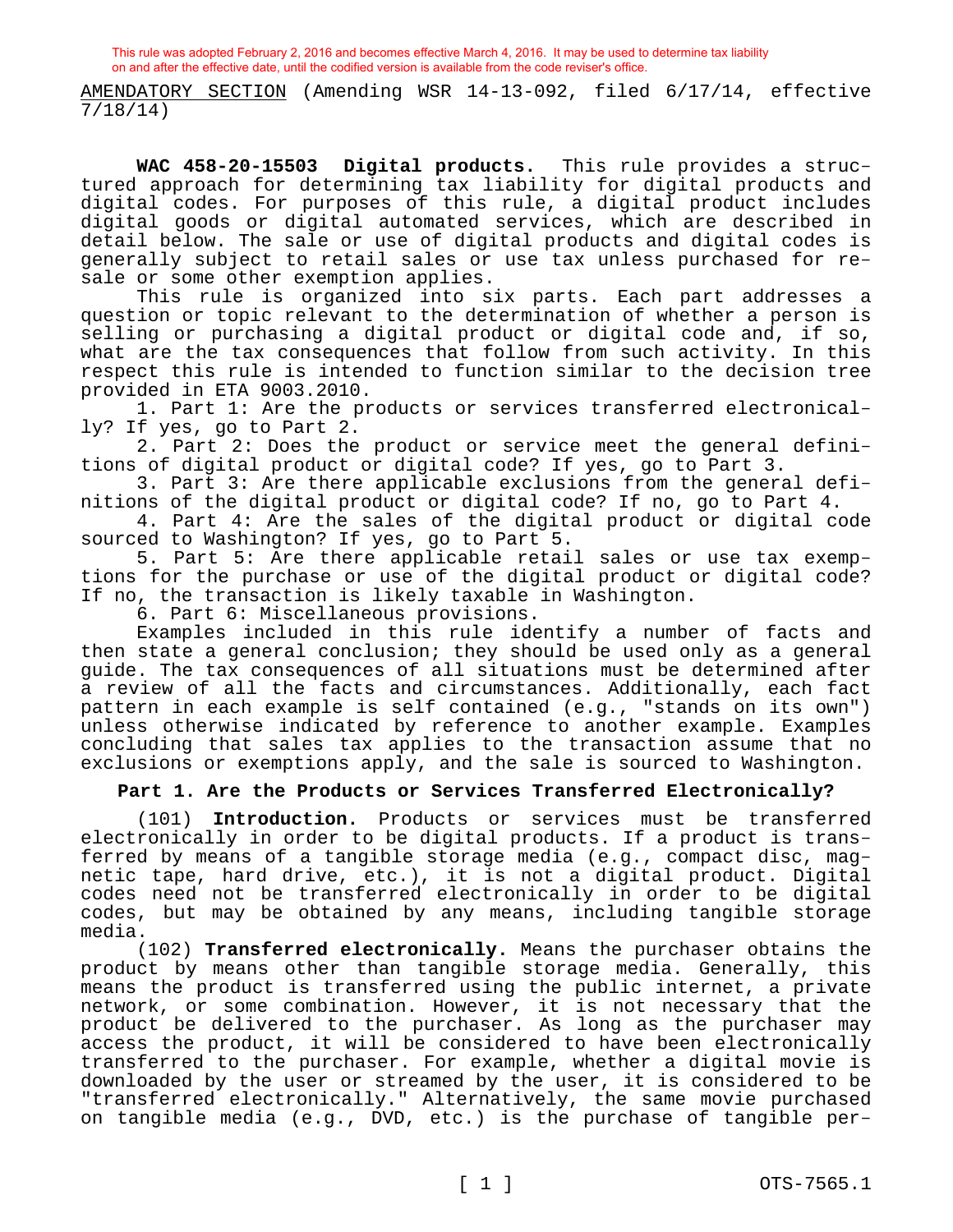sonal property and is not considered to be either the sale of a digital product or transferred electronically.

# **Part 2. Does the Product or Service Meet the General Definition of Digital Product or Digital Code?**

(201) **Introduction.** The term "digital product" means (1) digital goods and (2) digital automated services. Digital products transferred to an end user are generally subject to retail sales or use tax regardless of whether the purchaser's right of use is permanent, less than permanent (e.g., 24-hour period), or the purchaser is obligated to make continued payments as a condition of the sale (e.g., "subscriptions").

(202) **Digital goods.** Means sounds, images, data, facts, or information, or any combination thereof, transferred electronically, with certain exclusions discussed in Part 3 of this rule. The term "digital goods" includes within it the specific term "specified digital products" (as required by the Streamline Sales and Use Tax Agreement). The sale of a digital good is generally subject to retail sales tax and retailing business and occupation (B&O) tax.

(a) **Specified digital products.** Means electronically transferred digital audio-visual works, digital audio works, and digital books.

(i) **Digital audio works.** These are products that result from the fixation of a series of musical, spoken, or other sounds. Digital audio works include ringtones, recorded or live music, readings of books or other written materials, speeches, and other sound recordings. For example, a music file in MP3 format accessed or downloaded through the internet is a digital audio work.

(A) A "ringtone" is a digitized sound file that is downloaded onto a communication device (e.g., mobile phone) and may be used to alert the user to an incoming communication such as a call or text message.

(B) A ringtone does not include "ring-back tones" or other digital audio files that are not stored on the purchaser's communication device. In other words a ring-back tone is not a "specified digital product." A ring-back tone may be a digital automated service or a digital good depending on the facts. See analysis for digital automated services in subsection (203) of this ((section)) rule.

(ii) **Digital audio visual works.** These products are a series of related images which, when shown in succession, impart an impression of motion, together with accompanying sounds, if any. Digital audio visual works include movies, music videos, videos of live events, and news and entertainment programs. For example, a movie downloaded or accessed via the internet is a digital audio visual work.

(iii) **Digital books.** These are books in a digital format that are generally recognized in the ordinary and usual sense as books. A digital book does not include periodicals, magazines, newspapers, chat rooms, or weblogs. For example, a cookbook in a PDF format downloaded or accessed through the internet is a digital book.

(b) **Other digital goods.** The following list illustrates the types of products that are also digital goods in addition to the subclass of "specified digital products" discussed above. This list is merely illustrative and not exhaustive:

(i) A digital schematic of a lawnmower engine transferred electronically.

(ii) A digital car history report transferred electronically.

(iii) A digital picture transferred electronically.

(iv) Digital periodicals or magazines transferred electronically.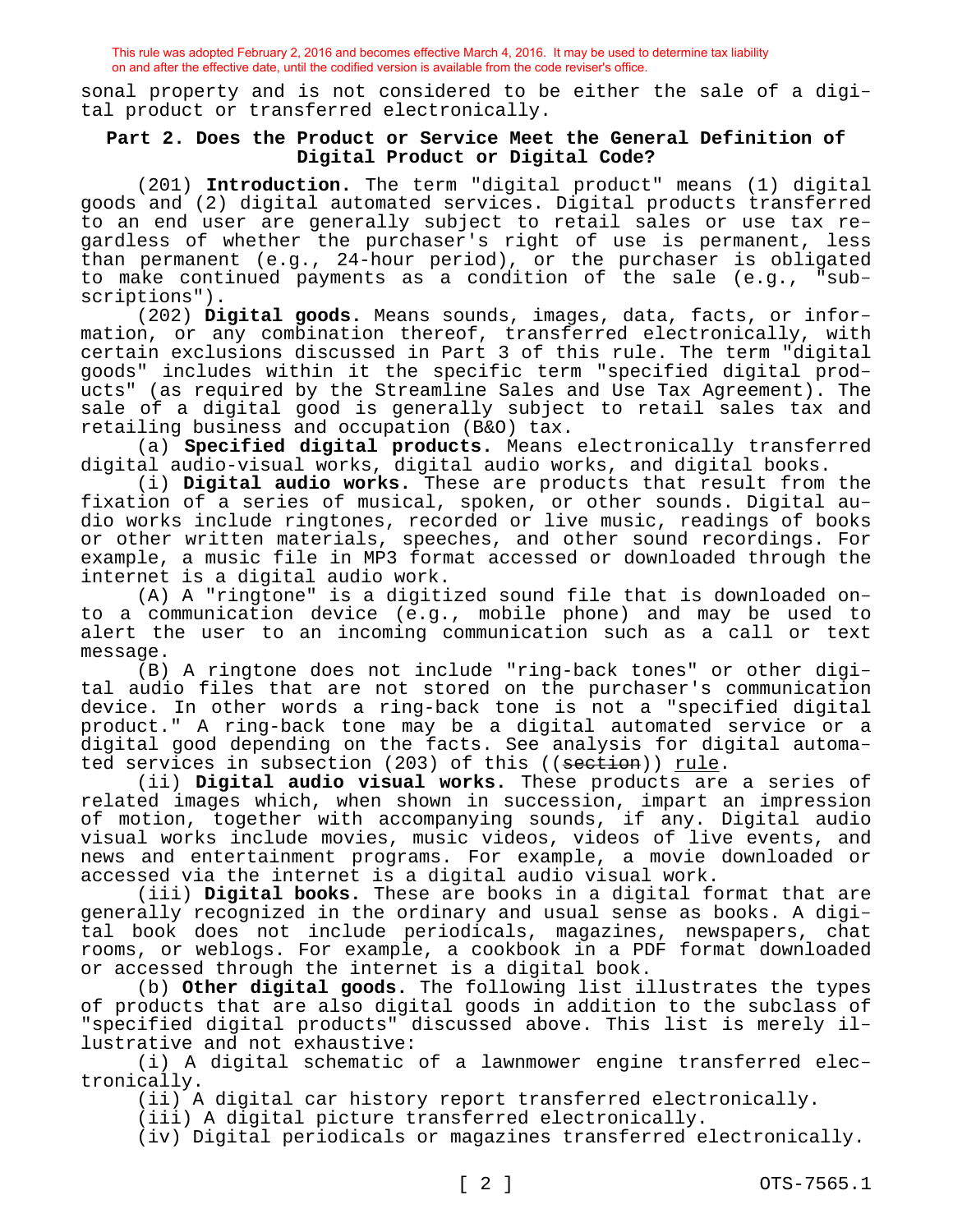(v) A digital presentation that includes still photos and accompanying audio content transferred electronically.

(c) **Digital goods prior to July 26, 2009.** The mere accessing or streaming of a digital good was not a retail sale before July 26, 2009. Instead, accessing or streaming a digital good was subject to the service and other activities B&O tax. The sale of a digital good to a customer who downloaded the digital good was a retail sale. See Part 6, subsection (604) of this ((section)) rule for a discussion of tax amnesty for past periods.

(203) **Digital automated services.** Means services transferred electronically that use one or more software applications. The sale of a digital automated service is generally subject to retail sales tax and retailing B&O tax.

(a) **Digital automated services may include.** One or more software applications either prewritten or custom, as well as components that are similar to stand-alone digital goods. For example, an online information service may contain data, facts, or information the use of which is facilitated by one or more software applications that provide search capabilities and other functionality. Thus, digital automated services will include software and may include elements similar to stand alone digital goods, which operate together in an integrated fashion to provide an electronically transferred service.

**Example 1.** BFC provides an online service that facilitates apartment building management. The online service lists and advertises apartment vacancies, screens applicants, routes maintenance requests, and accepts and processes rental payments. In this example the software based service facilitates and automates various administrative functions and coordinates third-party services for apartment renting. The service is a digital automated service the sale of which is generally subject to retail sales tax and retailing B&O tax.

**Example 2.** QPR provides a service that uses one or more software applications to "crawl the internet" in order to identify, gather, and categorize digital information according to specified criteria. In this example software facilitates the gathering, identifying and categorizing of information acquired from the internet. The service is a digital automated service the sale of which is generally subject to retail sales tax and retailing B&O tax.

(i) **Distinguishing a digital good from digital automated services.** A digital good is not a service involving one or more software applications. A digital good consists solely of images, sounds, data, facts, information or any combination thereof. Clear examples of digital goods are digital books, digital music, digital video files, and raw data.

**Example 3.** XYZ provides an online service that uses one or more software applications to facilitate the use of news and information with features such as: Research history, natural and boolean searching, industry chat forums, chart creation, document and word flagging, and information organizing folders. In this example software features facilitate the search of the news or information. XYZ's service is a digital automated service the sale of which is subject to retail sales tax and retailing B&O tax.

**Example 4.** Company sells digital music files (i.e., digital goods) on its web site. In order to locate specific digital music files customers may use a free software based search function that is integrated into Company's web site. Customers may also find the digital music file they are seeking by clicking on a series of links to get to the desired music file. Company's software based search func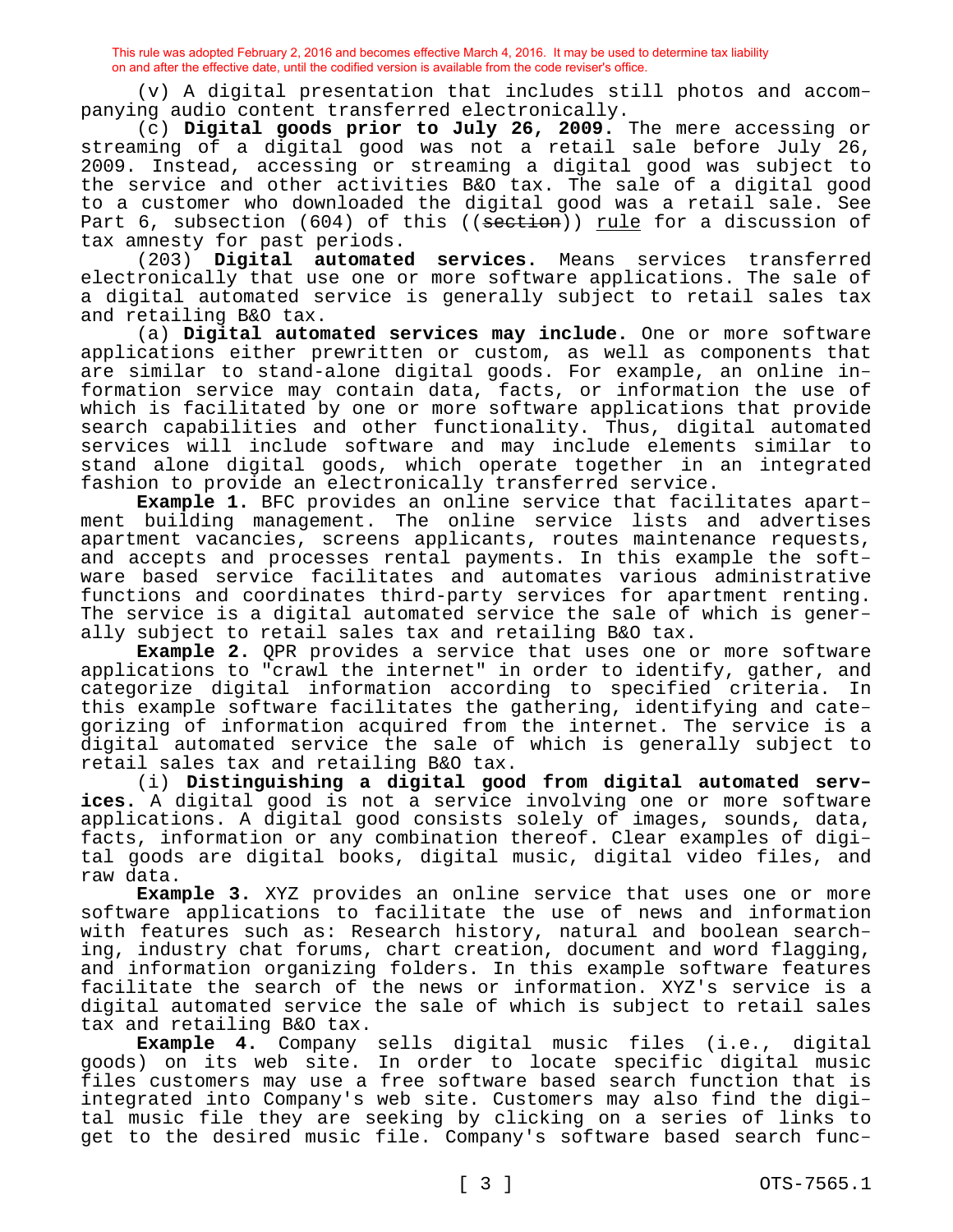tion associated with the sale of the digital music file does not transform the sale of the digital music file into a digital automated service. Company is selling a digital good (i.e., music file) subject to retail sales tax and retailing B&O tax.

(ii) **Distinguishing remote access prewritten software from digital automated services.** Remote access prewritten software (defined in RCW 82.04.050 (6)(b)) is solely prewritten software that is made remotely accessible from the vendor's server or other third-party server for a customer. To the extent that components similar to digital goods and/or additional services are supplied with the prewritten software the sale may be the sale of a digital automated service (see also Part 3, subsection (303)(h) of this ((section)) rule).

**Example 5.** CFC provides an online gaming service that allows subscribers to play a game with other subscribers in a real time multiplayer environment using software accessed via the internet. In this example the gaming software is combined with additional capabilities that enable a real time multiplayer environment that is not otherwise available. The service is a digital automated service, the sale of which is generally subject to retail sales tax and retailing B&O tax.

**Example 6.** Company sells prewritten word processing software that is accessed by customers but hosted on Company's computers. The software includes access to clip-art image files that can be inserted into documents created with the remotely accessed prewritten word processing software. Company is selling remote access prewritten software and not a digital automated service or digital goods. The clip art made available with the software does not transform the remotely accessed prewritten software into a digital automated service or a digital good. Company is selling remote access prewritten software subject to retail sales tax and retailing B&O tax.

(b) **Digital automated service prior to July 26, 2009.** The sale of a digital automated service to consumers was not a retail sale before July 26, 2009. Generally, income earned from such sales was subject to B&O tax under the service and other activities classification.

(204) **Digital codes.** These are codes that provide a purchaser with the right to obtain one or more digital products, if all of the digital products to be obtained through the use of the code have the same retail sales and use tax treatment. A digital code may be obtained by any means, including e-mail or by tangible media regardless of its designation as song code, video code, book code, or some other term. For example, a digital code includes the sale of an alphanumeric code that, when entered online at a web site, provides the customer with a digital music file for download.

(a) **Products with mixed tax treatment.** Codes that provide the right to obtain one or more products that do not have the same retail sales and use tax treatment are not digital codes.

(b) **Codes that represent a stored monetary value, redeemable cards, gift cards, or gift certificates.** Codes that represent a stored monetary value that is deducted from a total as it is used by the purchaser or that represent a redeemable card, gift card, or gift certificate that entitles the holder to select digital products of an indicated cash value, are not digital codes.

**Example 7.** Calvin purchases a code at his local grocery store for use on Joe Seller's (JS) web site. At check out, Calvin tells the grocery store clerk to put \$25.00 in value on the plastic card containing the code. Calvin then goes to JS's web site and inputs the code from the card. The \$25.00 value of the card is stored in Calvin's "account" and can be used on any purchase by Calvin from JS's web site. Calvin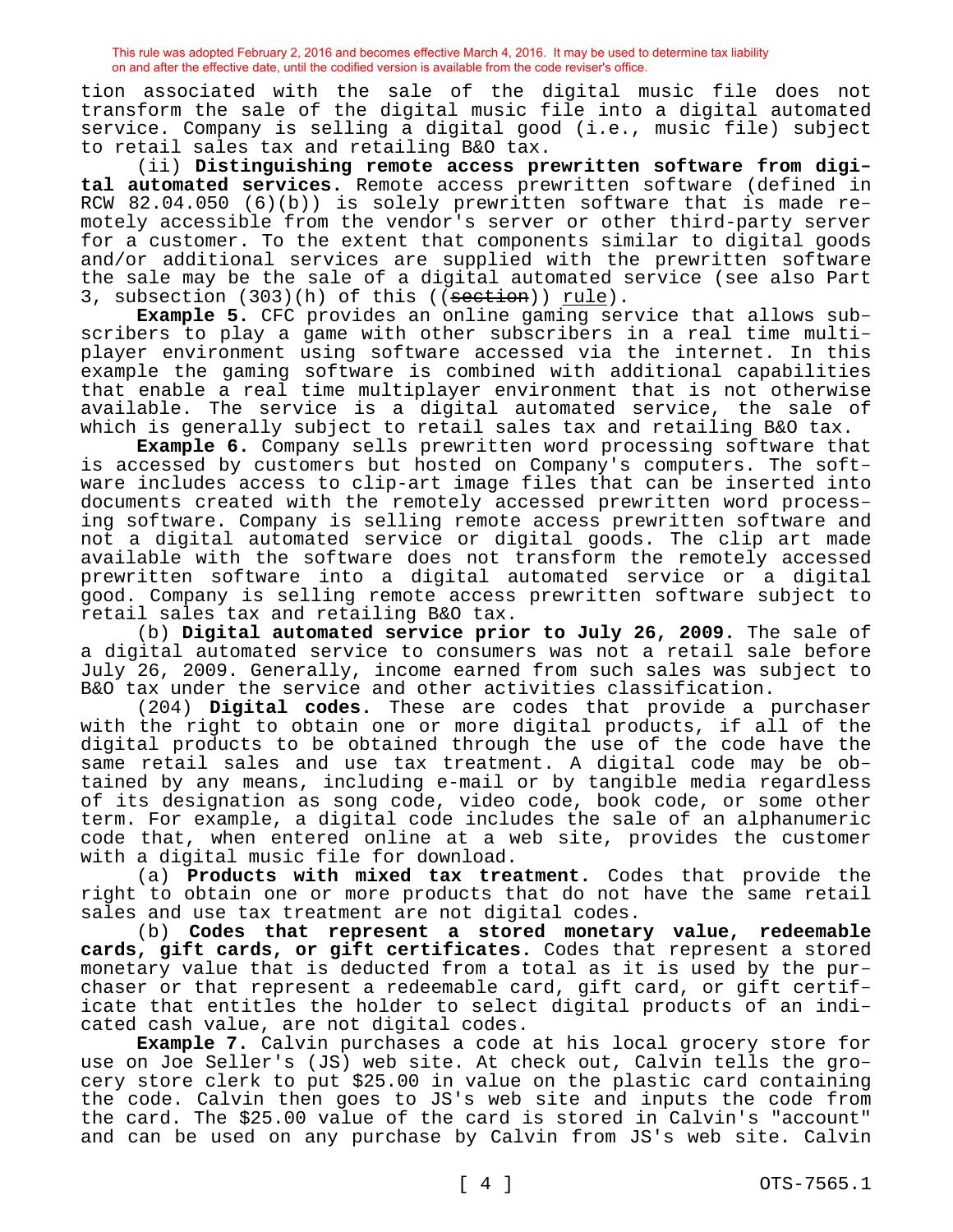then purchases five digital songs for \$5.00 from JS. At check-out from JS's web site, \$5.00 is deducted from Calvin's account to pay for the songs. When the transaction is complete, Calvin has a \$20.00 balance remaining in his account on JS's web site. Because the code represents a stored monetary value it is not a digital code and the sale of the code is not subject to retail sales tax or retailing B&O tax.

### **Part 3. Are There Applicable Exclusions from the General Definitions of Digital Product and Digital Code?**

(301) **Introduction.** For certain products or services transferred electronically that otherwise meet the definition of digital good or digital automated service (as discussed in Part 2) there may be a specific exclusion from the applicable definition. If an exclusion applies, then the product or service will generally not be considered a digital good or digital automated service for retail sales and use tax purposes. For example, a service that is transferred electronically and that uses one or more software applications will generally be subject to retail sales tax as a digital automated service. However, if the service is an advertising service, then an exclusion applies, and the service will not be a digital automated service subject to retail sales tax; however, the service may still be subject to B&O tax. An excluded service may also still be subject to retail sales tax under certain circumstances. For example, telecommunications services are excluded from the definition of digital automated services, but remain subject to retail sales tax under their own separate definition of retail sale.

(302) **Exclusions from the definition of digital good are:**

(a) **Telecommunications and ancillary services** as defined in RCW 82.04.065. These services may be used to distribute digital goods, digital automated services, and digital codes, but are not themselves any of these products.

(b) **Computer software** as defined in RCW 82.04.215 and WAC 458-20-15502. These are coded instructions designed to cause a computer or automatic data processing equipment to perform a task.

(c) **The internet and internet access** as defined in RCW 82.04.297.

(d) **Professional or personal services** represented in electronic form are not a digital good. This exclusion applies where the service primarily involves the application of human effort by the service provider, and the human effort originated after the customer requested the service. For example, an electronic engineering report created at the customer's request that reflects an engineer's professional analysis, calculations, and judgment, which is sent to the customer electronically, is considered evidence of a professional service and not a digital good.

**Photography.** This exclusion for professional or personal services does not apply to photographers in respect to amounts received for the taking of digital photographs that are transferred electronically to the end user/customer as defined in RCW 82.04.190(11). See Example 39 for an example of a nonend user transaction involving photography that is subject to royalties B&O tax.

(e) **Exclusions listed directly below for digital automated services** are also exclusions from the definition of digital good.

(303) **Exclusions from the definition of digital automated service are:**

(a) **Services that require primarily human effort by the seller**  and the human effort originated after the customer requested the service. In this context, "primarily" means greater than fifty percent of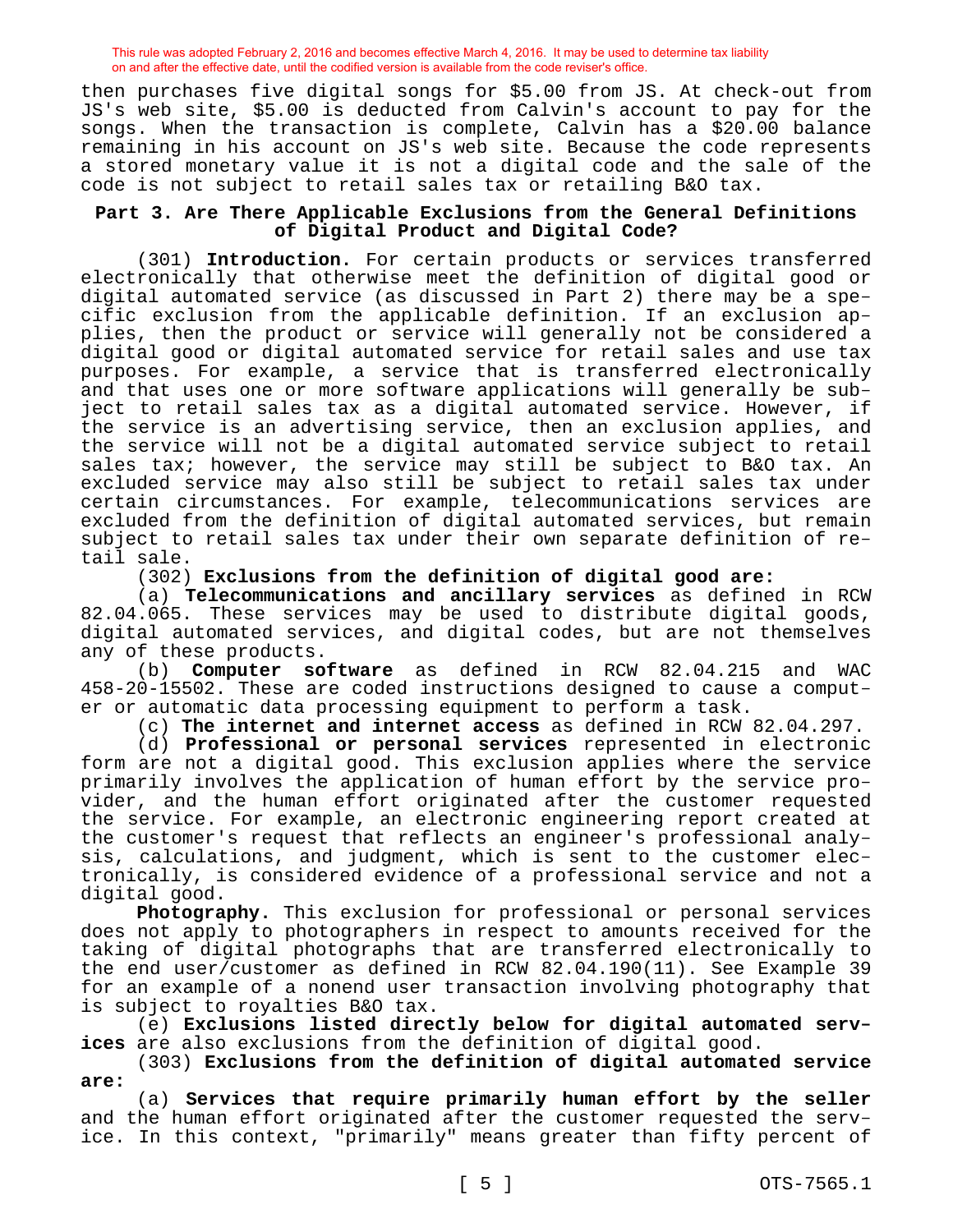the effort to perform the service involved human labor. To determine whether the fifty percent or greater threshold is satisfied, the average of the time and cost factors is considered. The time factor is determined by dividing the time spent to perform the human effort portion for customers by the total time spent performing the service. The cost factor is determined by dividing the direct costs incurred to perform the human effort portion for customers by the total direct costs incurred to perform the service. Direct costs of the human effort component include salaries, employee benefits and similar direct costs. Direct costs of the automated component include the cost of software, computers, hosting services and other similar direct costs. If the average of the time and cost factors is greater than fifty percent then the service requires primarily human effort and is not a digital automated service in which case the service will generally be subject to service and other activities B&O tax.

**Example 8.** RepuCo.com performs a reputation monitoring service on the internet for its clients. The service utilizes software and other technology that searches the internet for web sites that allow posting of information that may be harmful to RepuCo.com's client's reputation ("the automated component"). If the automated component finds a web site that is posting erroneous or harmful information about one of RepuCo.com's clients, then a RepuCo.com employee will contact the owner of the web site by phone or e-mail and work with the owner and the client to resolve the matter to the satisfaction of the client ("the human effort component"). If the human effort time factor is 20% and the human effort direct cost factor is 60%, then the average of the two factors is 40% (80%/2 = 40%). Accordingly, the service is performed using 40% human effort which is less than 50% and therefore the service does not require primarily human effort and is subject to retail sales tax as a digital automated service.

**Alternative methods.** If the time and cost factors in this rule do not fairly represent the extent to which the service is performed using primarily human effort, the taxpayer may ask in writing for, or the department may require, the employment of another reasonable method to equitably determine whether the service is performed using primarily human effort.

(b) **Loaning or transferring money or the purchase, sale, or transfer of financial instruments.** For purposes of this ((section)) rule, "financial instruments" include cash, accounts receivable and payable, loans and notes receivable and payable, debt securities, equity securities, as well as derivative contracts such as forward contracts, swap contracts, and options. For example, the electronic transfer of money from a savings account to a checking account, whether done for the customer by a bank teller or by an ATM machine, is excluded from the definition of digital automated service.

(c) **Dispensing cash or other physical items from a machine.** Includes an ATM that dispenses cash to users.

(d) **Payment processing services,** including services such as electronic credit card processing activities conducted online or in physical retail stores via electronic transmission.

(e) **Parimutuel wagering and handicapping contests** as authorized by chapter 67.16 RCW.

(f) **Telecommunications services and ancillary services** as those terms are defined in RCW 82.04.065. For additional information, refer to the discussion above concerning the comparable exclusion from the definition of digital goods (see Part 3, subsection (302)(a) of this ((section)) rule).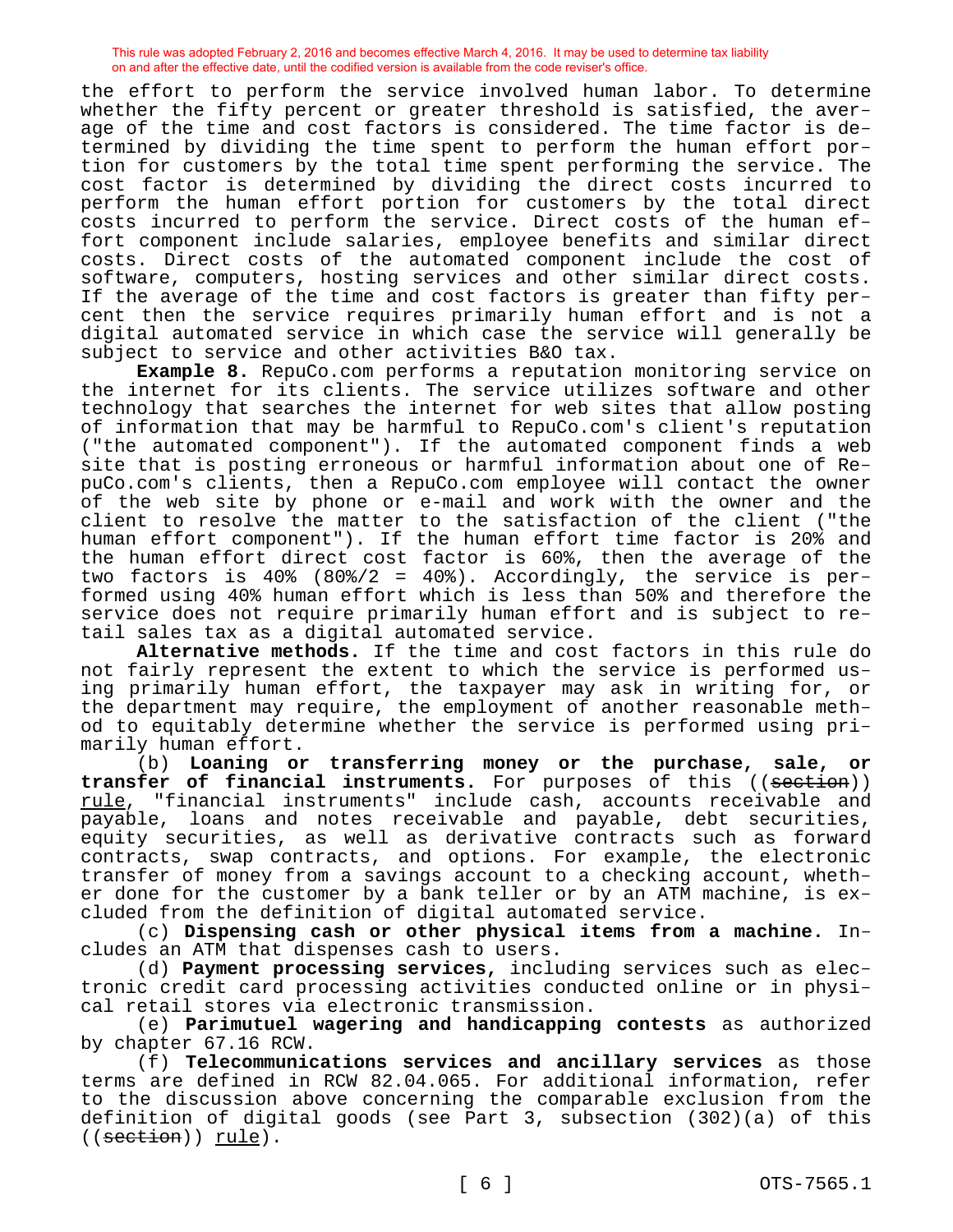(g) **The internet and internet access** as those terms are defined in RCW 82.04.297.

(h) **Remote access prewritten software.** Remote access prewritten software (defined in RCW 82.04.050 (6)(b)) provided on a standalone basis is excluded from the definition of digital automated service. However, software that is used in connection with a service that is transferred electronically would generally be included in the definition of a digital automated service.

**Example 9.** Company sells prewritten gaming software that is identical in all substantive respects to the same software available in stores for individual use and installation on home computers except that it is hosted on Company's servers and accessed by customers. Company's sales to consumers would be treated as a sale of remote access prewritten software and therefore is excluded from the definition of digital automated services and generally subject to retail sales tax and retailing B&O tax.

**Example 10.** Same facts as Example 9 except that Company uses the remote access prewritten software to provide a monthly subscription service that provides a real item multiplayer environment. Company is selling a digital automated service. In this case the customers are not merely receiving the individual use of software, but instead an online gaming service facilitated by the software. Thus, the monthly subscription service is not excluded from the definition of digital automated service and is subject to retail sales tax and retailing B&O tax.

(i) **Online education programs** provided by the following:

(i) Public or private elementary or secondary schools; or

(ii) An institution of higher education as defined in Sections 1001 or 1002 of the federal Higher Education Act of 1965 (Title 20 U.S.C. Sections 1001 and 1002), as existing on July 1, 2009. This would include most colleges and universities. For the purposes of this ((section)) rule, an online educational program must be encompassed within the institution's accreditation.

**Example 11.** ABC University, a qualifying institution of higher education under the federal Higher Education Act of 1965, provides an accredited online Spanish course for which it charges a quarterly access and use fee to students. The course is remotely accessed by students logging into a web site and accessing a fully interactive program that includes components of video, text, and audio, as well as extensive software code. This service would generally be considered a digital automated service. However, it is specifically excluded from the definition of digital automated service as an online educational program and may be subject to service and other activities B&O tax if another exclusion, deduction, or exemption does not apply.

(j) **Live presentations** such as lectures, seminars, workshops, or courses, where participants are connected to other participants and presenters via the internet or other networks, allowing the participants and the presenters to provide, receive, and discuss information together in real time.

**Example 12.** Company provides an online seminar service for Customer. Company provides a panel of live speakers that make a presentation to Customer's employees listening to and viewing the seminar through an internet connection supplied by a third-party service provider. The seminar allows Customer's employees and panelists to ask and answer questions on a real time basis. Company's online seminar service is transferred electronically and uses one or more software applications and therefore would generally be considered a digital au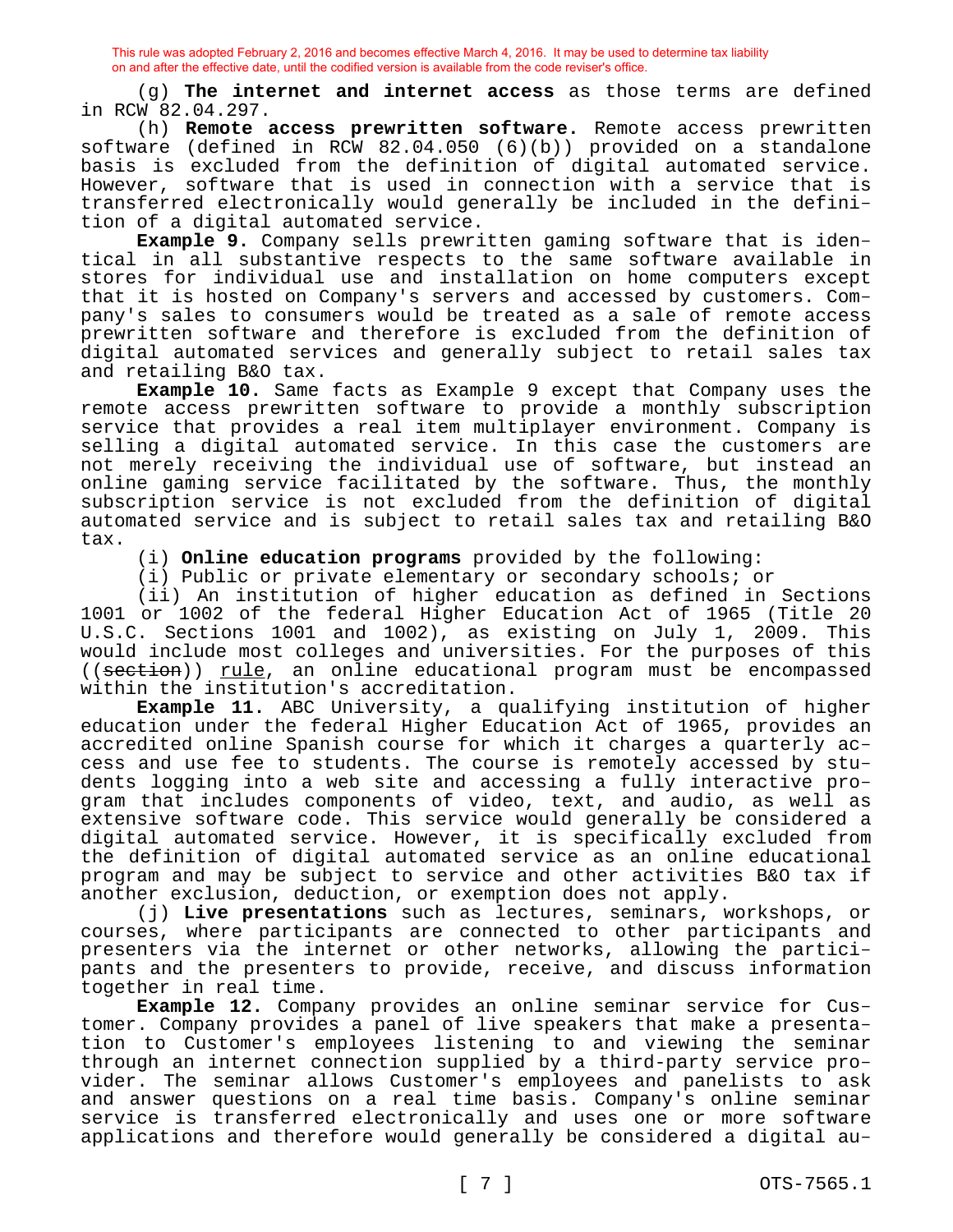tomated service. However, this type of service allowing live interaction is specifically excluded from the definition of digital automated service and would generally be subject to service and other activities B&O tax.

**Example 13.** Same facts as Example 12 except that Company records the seminar and charges other individuals a fee for accessing the seminar from Company's web site. The recorded presentation allows these customers to watch the presentation but it does not allow them to ask questions on a real time basis. Because the presentation was prerecorded there is no live interaction contemporaneous with the presentation and therefore Company is selling a digital good generally subject to retail sales tax and retailing B&O tax.

**Example 14.** Company provides online training courses to Steve for a fee. The training courses provide key interactive elements such as study guides, knowledge testing, and automated help, all facilitated by one or more software applications. Such courses are not live presentations and do not provide human interaction. Accordingly, Company is selling a digital automated service generally subject to retail sales tax and retailing B&O tax.

(k) **Travel agent services,** including online travel services, and automated systems used by travel agents to book reservations.

(l) **Online marketplace related activities,** which are services that allow the person receiving the services to make online sales of products or services, digital or otherwise, using either:

(i) The service provider's web site; or

(ii) The service recipient's web site, but only when the service provider's technology is used either to:

(A) Create or host the service recipient's web site; or

(B) Process orders from customers using the service recipient's web site.

**Example 15.** Company provides an "electronic marketplace" service to Holcomb that allows Holcomb to list and sell his coffee mugs on the internet using Company's web site. This online marketplace service is excluded from the definition of digital automated services and charges for the service would generally be subject to service and other activities B&O tax.

**Example 16.** Same facts as Example 15, except that now Holcomb decides he no longer wants to be just another seller on Company's web site. Instead, Holcomb wants his own "retailing presence" on the internet so Holcomb contracts with Company to create and host Holcomb's new coffee mug web site, "HolcombsCoffeeWorld.com." This is still an online marketplace service that is excluded from the definition of digital automated services and charges for the service would generally be subject to service and other activities B&O tax.

(iii) **Exclusion limitation.** The services described in this subsection do not include the underlying sale of the products or services, digital or otherwise, by the person receiving the service. For instance, in Examples 15 and 16, the sale by Holcomb of coffee mugs would still generally be subject to retail sales tax and retailing B&O tax as the sale of tangible personal property.

(m) **Advertising services** means all services directly related to the creation, preparation, production, or the dissemination of advertisements. Advertising services include: Layout, art direction, graphic design, mechanical preparation, production supervision, placement, and rendering advice to a client concerning the best methods of advertising that client's products or services. Advertising services also include online referrals, search engine marketing and lead generation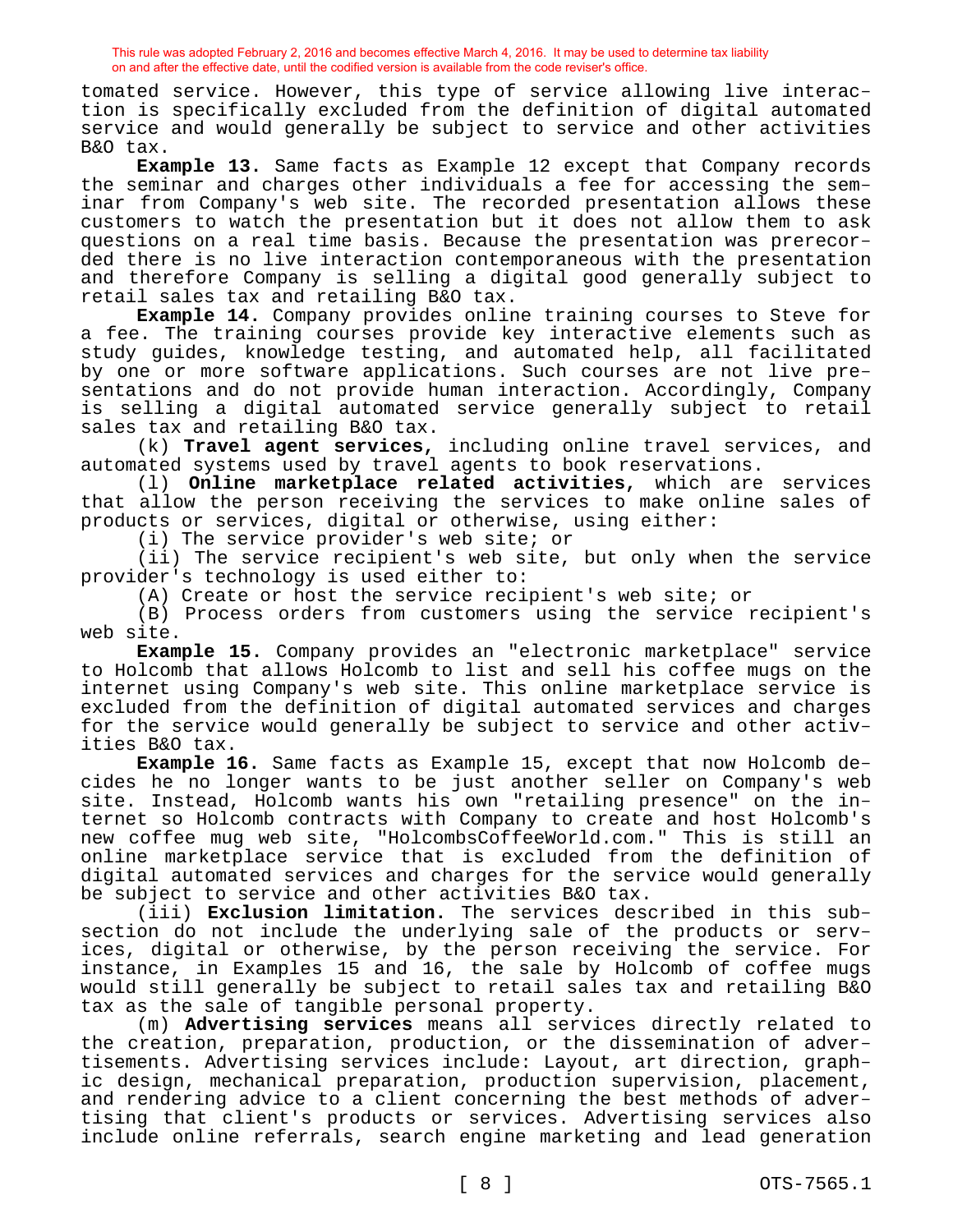optimization, web campaign planning, the acquisition of advertising space in the internet media, and the monitoring and evaluation of web site traffic for purposes of determining the effectiveness of an advertising campaign. Advertising services do not include web hosting services and domain name registration.

**Example 17.** Company provides marketing services to customers wishing to promote their products using the internet. Amy sells widgets on the internet and hires Company to market her products. Company consults with Amy on her marketing needs and then creates a marketing plan for her business. Company also creates and distributes online banners, links, and targeted "e-mail blasts" that promote Amy's business. All of the services provided by Company are advertising services excluded from the definition of digital automated services and would generally be subject to service and other activities B&O tax.

**Example 18.** RVP, Inc. creates "sponsored links" on its web site that drive customer traffic to Amy's web site. RVP is paid by Amy for each click on a sponsored link on RVP's web site. The services provided by RVP are advertising services excluded from the definition of digital automated services and charges for such would generally be subject to service and other activities B&O tax.

(n) **Storage, hosting, and back-up.** The mere storage of digital products, digital codes, computer software, or master copies of software is excluded from the definition of digital automated services. This exclusion includes providing space on a server for web hosting or backing-up data or other information.

**Example 19.** Company charges Rowe a fee for 25 terabytes of storage space under its "basic storage service" offering. Company also charges Rowe an additional and optional fee for its "premium service" package offering, which involves services beyond mere storage. The "basic storage" services are mere storage services and excluded from the definition of digital automated services. These services would generally be subject to service and other activities B&O tax. However, the charges for the optional premium services are more than mere storage or hosting services. As such, the premium services are not excluded from the definition of digital automated services and would generally be subject to retail sales tax and retailing B&O tax.

(o) **Data processing services** means a primarily automated service provided to a business or other organization where the primary object of the service is the systematic performance of operations by the service provider on data supplied in whole or in part by the customer to: (i) Extract the required information in an appropriate form, or (ii) to convert the data to usable information. Data processing services include check processing, image processing, form processing, survey processing, payroll processing, claim processing, and similar activities. Data processing does not include remote access prewritten software used by the customer to process their own data.

**Example 20.** Bango Corp., in preparation for litigation, hires Company to use its automated technology to search Bango's computers and gather documents relevant to the lawsuit. Company's service also provides software tools that allow Bango to categorize, copy, store, and notate the gathered documents. Company's service is not data processing. The services performed primarily involve gathering data, and providing software tools that allow the customer to categorize, copy, store and notate documents in preparation for litigation. Accordingly, Company is selling a digital automated service generally subject to retail sales tax and retailing B&O tax.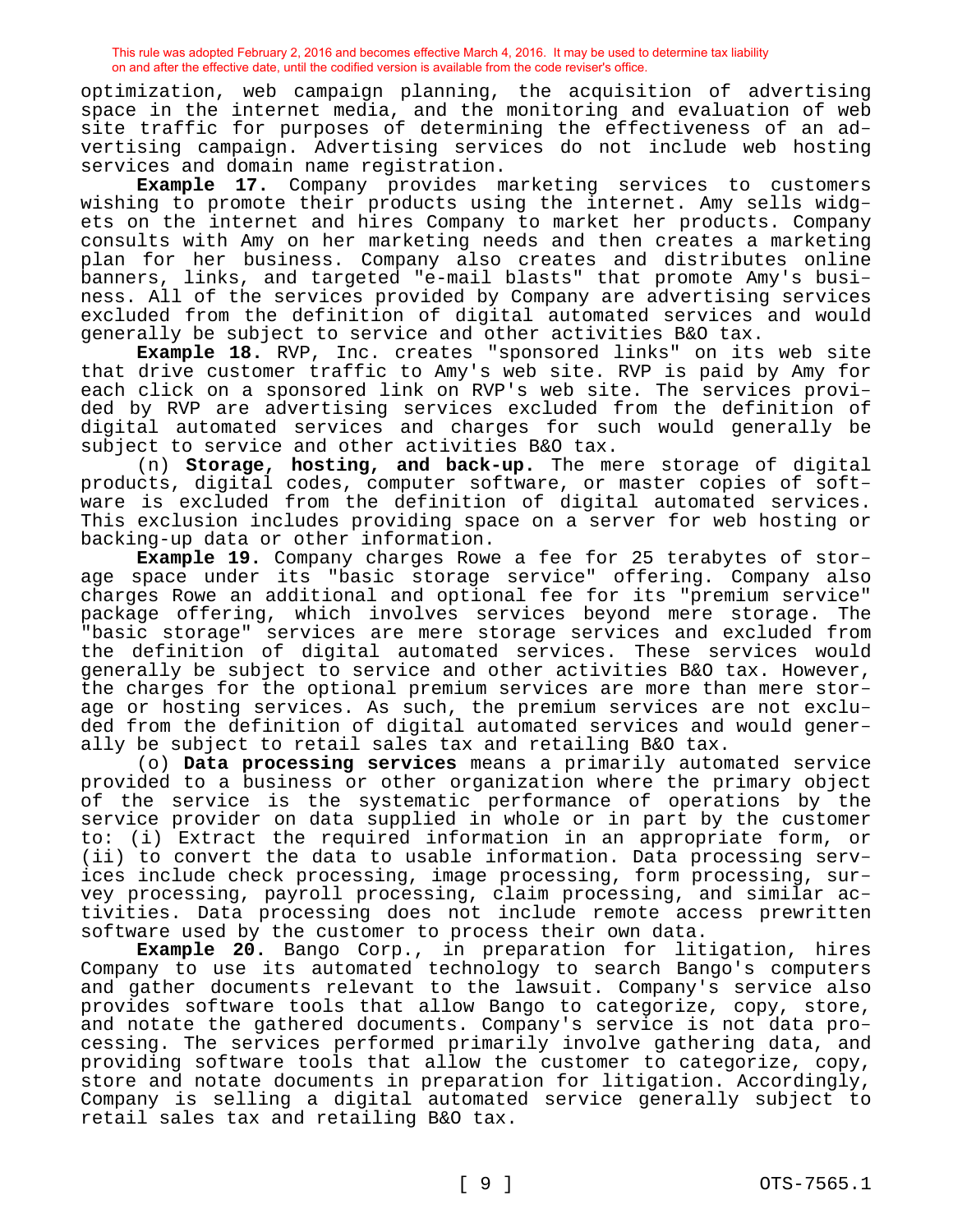**Example 21:** Company provides check processing services to Wallo Corp., a bank operating in Washington. Company accepts scanned checks provided by Wallo and then uses its software and technology to extract the check dollar amount, account number, and verify the check has been signed. Company then provides this extracted and reformatted data back to Wallo allowing it to reconcile its customer's accounts. Company provides data processing services which are excluded from the definition of digital automated services. These services would generally be subject to service and other activities B&O tax.

**Example 22.** Same facts as Example 21, except that Company accepts checks provided directly by Wallo's customers. Thus, check images come from both Wallo and Wallo's customers. The services provided by Company are still data processing services excluded from the definition of digital automated services even though the data does not come exclusively from Wallo. These services would generally be subject to service and other activities B&O tax.

### **Part 4. Are the Sales of the Digital Product or Digital Code Sourced to Washington?**

(401) **Introduction.** Once it is determined that a transaction involves the sale of a digital product or digital code, the sale must be sourced to Washington in order to be subject to Washington's retail sales tax and B&O tax. If the sale is sourced outside Washington it is not subject to Washington sales tax or B&O tax. Sales of digital products are sourced using the same statute that applies to other retail sales, RCW 82.32.730 as outlined below.

(402) **Sourcing retail sales.**

(a) **Business location.** When a digital product or digital code is received by the buyer at a business location of the seller, the sale is sourced to that business location.

**Example 23.** Frank goes to BigBox brick-and-mortar store in Washington and purchases a music file from an electronic kiosk in the store. Frank purchases and downloads the music file inside BigBox's store by connecting his digital music player to the kiosk in the store. The sale of the music file is sourced to BigBox's store location in Washington and is generally subject to retail sales tax and retailing B&O tax.

(b) **Place of receipt.** If the first sourcing rule explained above in (a) of this subsection does not apply, the sale is sourced to the location where receipt takes place.

(i) The digital product or digital code may be received by the buyer at the buyer's location or by the buyer's donee (e.g., a gift recipient) at the donee's location.

(ii) In the context of digital products and digital codes, "receive" and "receipt" means: (A) Making first use of digital automated services; or (B) taking possession or making first use of digital goods or digital codes, whichever comes first.

**Example 24.** Drogba Inc., located in Olympia, Washington, purchases a digital automated service generally subject to retail sales tax from Company. Drogba's employees access and make first use of the service at their computer workstations located in Olympia. Company knows that the digital automated service is received in Olympia and therefore will source the sale of the digital automated service to that location.

(c) **Address in records.** If the first two sourcing rules explained in (a) and (b) of this subsection do not apply, the sale is sourced to the location indicated by an address for the buyer that is available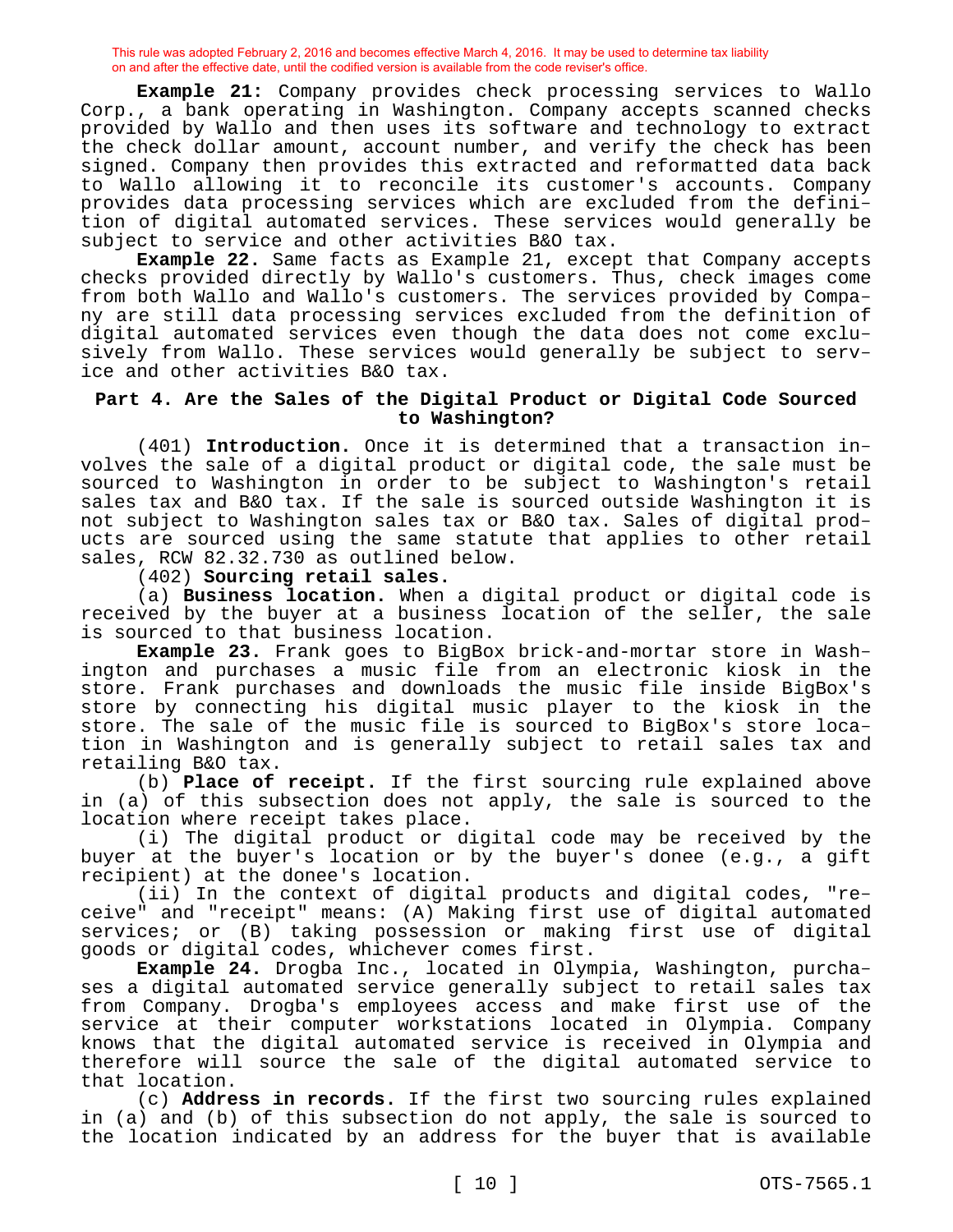from the seller's business records maintained in the ordinary course of business, so long as use of this address does not constitute bad faith. For example, any address of the buyer held by the seller that reasonably estimates the receipt location will be sufficient, including an address contained in a relevant service contract or an address used for accounts receivable purpose.

**Example 25.** Nani Corp., located in California, purchases a digital automated service generally subject to retail sales tax and retailing B&O tax from Company located in Washington. The purchase contract between Nani and Company provides that Nani may have 5 users access the digital automated service. Company does not know where the digital automated service is actually received. However, Company has Nani's California address in its business records and will therefore source the sale to Nani's California address. Because the sale is sourced outside Washington, it is not subject to Washington's retail sales tax or retailing B&O tax. Note, to the extent that Nani Corp., receives the service at locations in Washington, it may have a use tax liability. See subsection (403) of this ((seetion)) rule for more on use tax.

(d) **Address obtained during sale.** If the first three sourcing rules explained in (a), (b), and (c) of this subsection do not apply, the sale is sourced to the location indicated by an address for the buyer obtained during the consummation of the sale. For example, an address obtained during consummation of the sale would include the address of a buyer's payment instrument (e.g., billing address for a credit card), if no other address is available, so long as use of this address does not constitute bad faith.

**Internet protocol (IP) address.** The buyer's IP address is acceptable location information obtained at the time of sale if an address cannot otherwise be obtained during consummation of the sale.

(e) **Origin.** If the first four sourcing rules explained in (a), (b), (c), or (d) of this subsection do not apply, including the circumstance where the seller is without sufficient information to apply those provisions, then the sale must be sourced to the location determined by the address from which the digital good or digital code was first available for transmission by the seller, or from which the digital automated service was provided. Any location that merely provided the digital transfer of the product sold shall be disregarded.

(403) **Sourcing for use tax purposes.** The sales sourcing rules above in subsection (402) of this ((section)) <u>rule</u> are for sourcing<br>sales subject to retail sales tax under RCW 82.08.020 and RCW sales subject to retail sales tax under RCW 82.08.020 82.32.730. What follows below is a discussion of use tax reporting obligations with respect to digital goods, digital automated services, and digital codes. Generally, use tax applies to the use of a digital product or digital code in Washington if retail sales tax has not already been paid and no exemption otherwise applies.

(a) **Digital good or digital code.** "Use" means the first act within this state by which the taxpayer, as a consumer, views, accesses, downloads, possesses, stores, opens, manipulates, or otherwise uses or enjoys the digital good or digital code.

(b) **Digital automated service.** "Use" means the first act within this state by which the taxpayer, as a consumer, uses, enjoys, or otherwise receives the benefit of the service.

**Example 26.** Company, located in New York, sells a digital automated service generally subject to retail sales tax and retailing B&O tax to Lampard Inc., located in Washington. Lampard's employees in Washington use the internet to access Company's services using an in-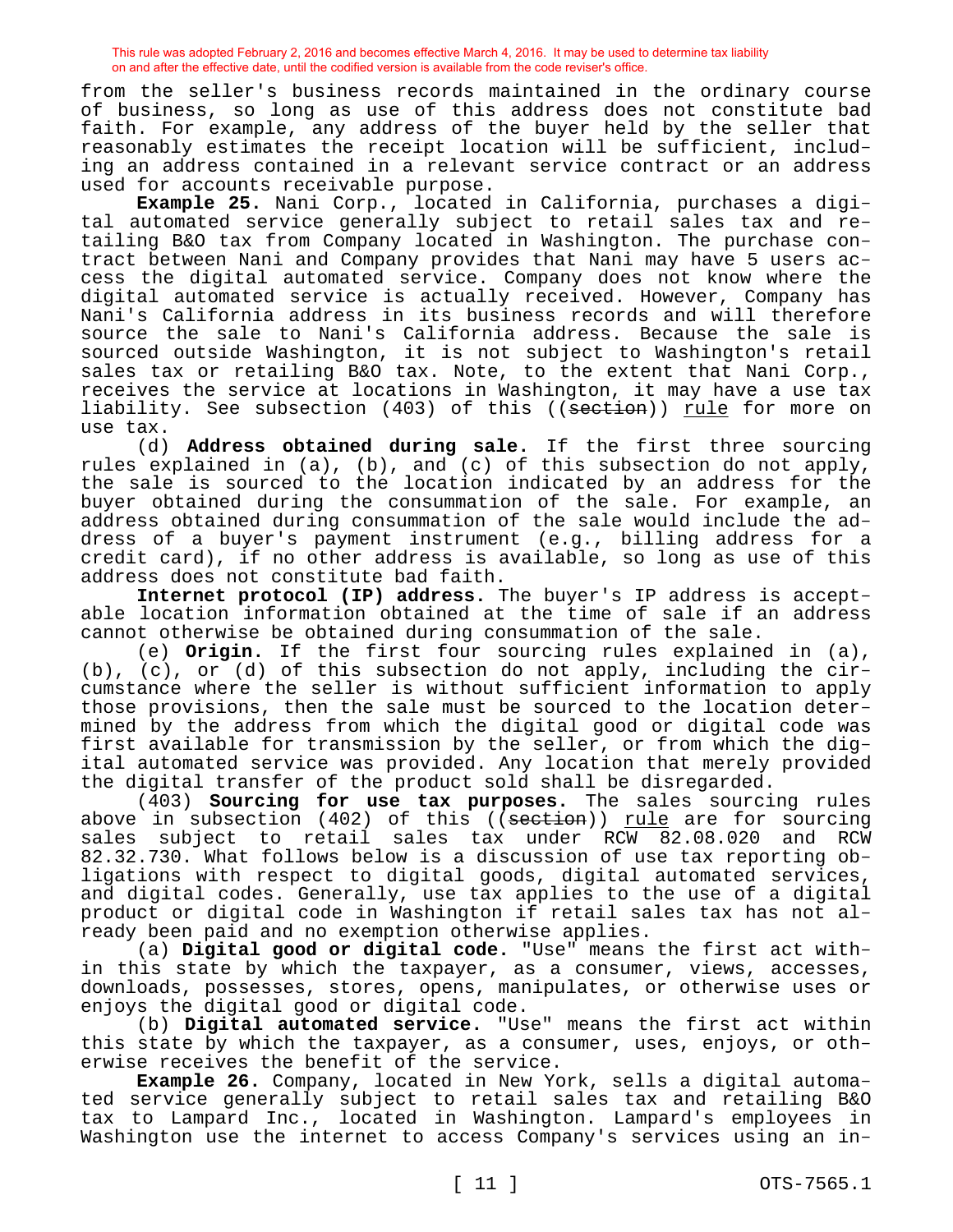ternet web browser. However, Company does not have nexus with Washington and is therefore not required to charge and collect retail sales tax on the sale of its service to Lampard. Lampard has a use tax reporting obligation because it uses, enjoys, or otherwise receives the benefit of Company's digital automated service at its location in Washington.

#### **Part 5. Are there Applicable Retail Sales or Use Tax Exemptions for the Purchase or Use of the Digital Product or Digital Code?**

(501) **Introduction.** After determining that a digital product or digital code has been sold or used and the sale or use is sourced to Washington, exemptions from retail sales or use tax should be examined. What follows is not an exhaustive list of exemptions but instead an explanation of the most common exemptions for digital products. Some exemptions may apply only with respect to certain digital products (e.g., some exemptions apply only to digital goods, not digital automated services). Exemptions may also require an exemption certificate or reseller permit.

(502) **Resale.** The purchase of a digital product or digital code for resale with no intervening use is not subject to retail sales or use tax. Sellers should obtain from buyers a copy of the buyer's reseller permit, a properly completed "Digital Products and Remote Access Software Exemption Certificate," or otherwise comply with RCW 82.04.470 to substantiate the wholesale nature of the sale. See RCW 82.32.780.

(503) **Component of a new product.** Generally, purchasing, acquiring, owning, holding, or using any digital product or digital code for purposes of incorporating it into a new product for sale will not be subject to retail sales tax. The digital product or digital code must become a component of the new product for sale. A digital code becomes a component of a new product if the digital good or digital automated service acquired through the use of the digital code becomes incorporated into a new product. RCW 82.04.190(11). This is also discussed in subsection (602) of this ((section)) rule in the context of wholesale sales.

**Product.** For purposes of this subsection, "product" means a digital product, an article of tangible personal property, or remote access prewritten software as defined in RCW 82.04.050 (6)(b). For example, an industrial drill manufacturer and seller combines hardware, software, and data to create a new product, a "smart drill." Software embedded in the drill uses the variance data (also embedded in the drill) to control the hardware during drill operations. The data is a digital good purchased for use as a component of a new product for sale (i.e., the drill). Sellers should obtain from buyers a copy of the buyer's reseller permit, a properly completed "Digital Products and Remote Access Software Exemption Certificate," or otherwise comply with RCW 82.04.470 to substantiate the wholesale nature of the sale.

(504) **Made available free to the general public.** Retail sales and use tax does not apply to the purchase or use by a business or other organization of a digital product (including a digital product acquired through the use of a digital code) in order to make that digital product (1) available free of charge for the use or enjoyment of (2) the general public. Buyers claiming this exemption must provide the seller with a properly completed "Digital Products and Remote Access Software Exemption Certificate" or other exemption certificate acceptable to the department. See RCW 82.08.02082.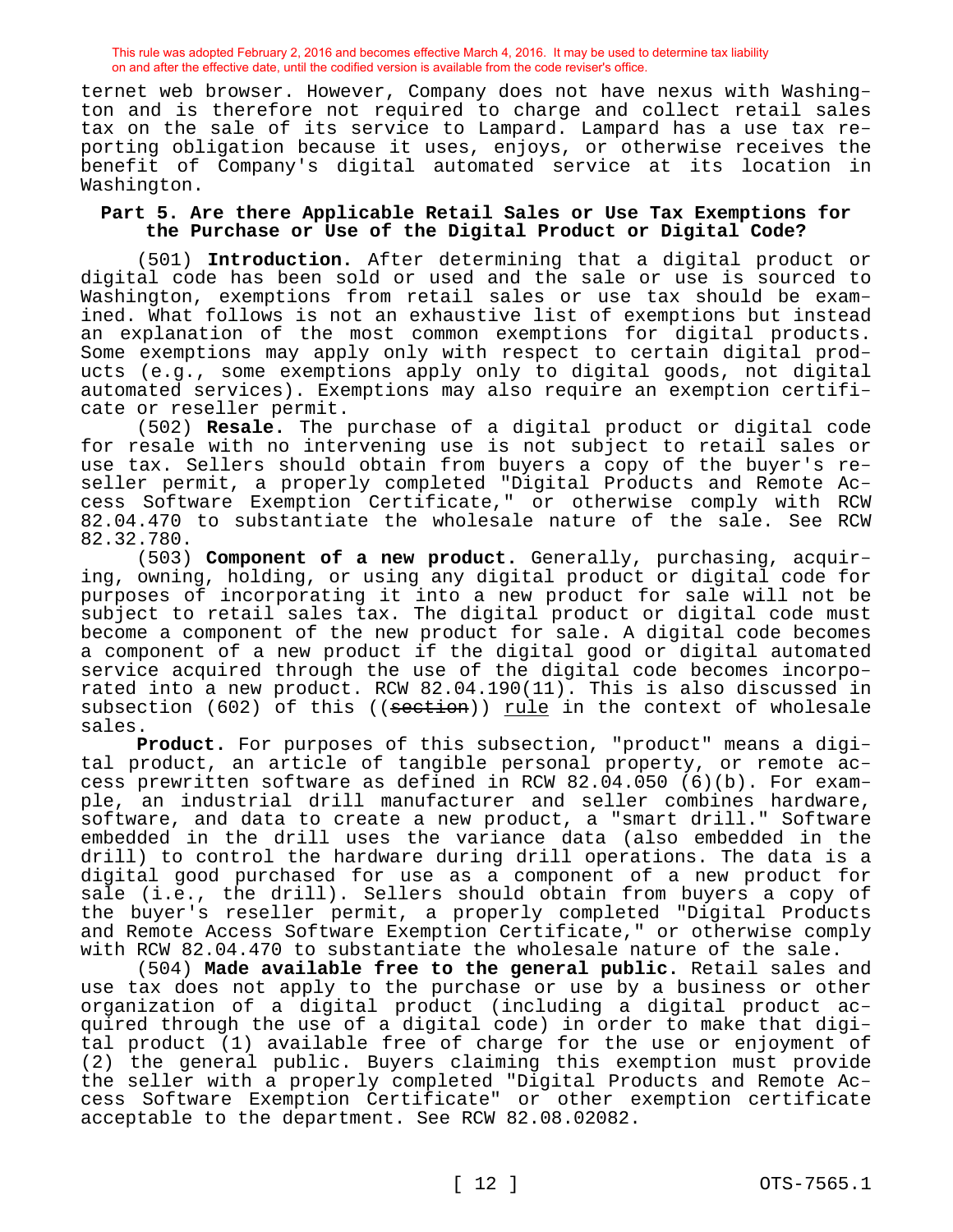(a) **Available for free.** In order to qualify, the digital product purchased must be made available for free. In this context, "free" means that the recipient of the digital product does not need to provide anything of significant value. If the purchaser requires something of significant value from the recipient in exchange for the digital product, it is not given away for free.

**Example 27.** Mauro purchases 1,000 digital music files from Company to be used for a "give away" to the first 1,000 people to visit Mauro's web site. When people visit Mauro's web site they are required to fill out a marketing survey before they may receive a digital music file. The information gathered from the marketing survey is then sold to a marketing company by Mauro. Thus, Mauro has required that recipients provide something of significant value in exchange for the digital music file. This is not a "free" transaction and therefore, Mauro's purchase of the digital music from Company does not qualify for the exemption and would be subject to retail sales tax and retailing B&O tax. (See also Example 29.)

(b) **"General public"** means all persons and is not limited or restricted to a particular class of persons, except that the general public includes:

(i) **Certain classes of persons defined by their residency or property ownership.** The general public includes a class of persons residing or owning property within the boundaries of any state (e.g., Washington), political subdivision of a state (e.g., King County), or a municipal corporation (e.g., Seattle).

**Example 28.** The City of Evergreen (a municipal corporation) makes satellite images of land parcels available for free only to persons residing in Evergreen. Residents are required to enter their zip code prior to accessing the images and certify that they are a resident of the City. Accordingly, the City of Evergreen can purchase the satellite images exempt from retail sales tax.

(ii) **Library customers.** With respect to libraries, the term general public includes authorized library patrons.

(c) **Buyer must have the legal rights to provide the digital product to the general public.** The exemption provided in this subsection does not apply unless the purchaser has the legal right to broadcast, rebroadcast, transmit, retransmit, license, relicense, distribute, redistribute, or exhibit the digital product, in whole or in part, to the general public.

**Example 29.** Same facts as Example 27, except this time visitors to Mauro's web site are provided free access to the digital music files and no survey information is required in exchange. Additionally, Mauro purchased the digital music files from Company with the right to distribute them to the general public. Mauro also provided the seller with an exemption certificate. Accordingly, Mauro's purchase from Company qualifies for the exemption because he has made the digital audio files available free of charge to the general public pursuant to a contract that gives him rights of distribution. Mauro only purchased 1,000 files and therefore must limit the distribution to the first 1,000 people. Most "give-aways" will have similar quantity limitations but this fact alone will not disqualify such transactions under the "general public" requirement.

(505) **Purchased solely for business purpose.**

(a) **Introduction.** Retail sales and use tax does not apply to the sale to or use by a business of digital goods and services rendered in respect to those digital goods, where the digital goods and services rendered in respect to digital goods are purchased solely for business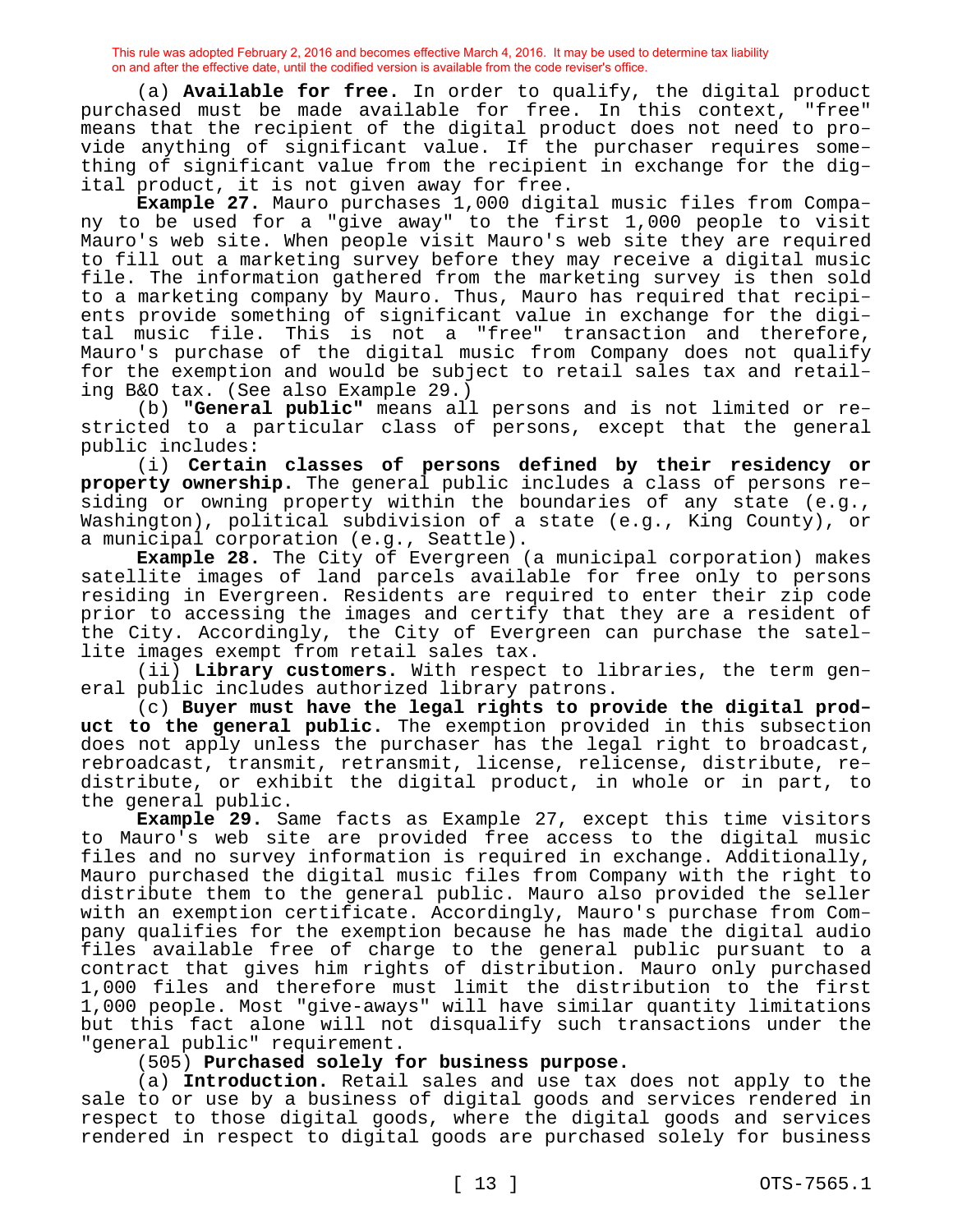purposes. This exemption only applies to purchases of digital goods and does not apply to the purchase of digital automated services, prewritten software, or remote access prewritten software. The exemption is only available when the buyer provides the seller with an exemption certificate. Buyers may use the department's "Digital Products and Remote Access Software Exemption Certificate" to claim this exemption. See RCW 82.08.02087.

(b) **Digital codes.** This exemption also applies to the sale to or use by a business of a digital code if all of the digital goods to be obtained through the use of the code will be used solely for business purposes. If the digital code purchased by a business for a business purpose provides access to both digital goods and digital automated services, the purchase of the digital code does not qualify for this exemption.

(c) **"Business purposes"** means the digital good is relevant to the buyer's business needs.

(d) **Personal or household purpose.** This exemption does not apply to the purchase for personal or household purposes.

(e) **Government entities.** This exemption does not apply to purchases by a governmental entity.

(f) **Prior periods.** For the period July 26, 2009, through June 30, 2010, the "business purpose" exemption applied only to "standard digital information." Standard digital information is a subset of digital goods.

**Standard digital information** is a digital good that consists primarily of data, facts, and/or information that is not generated or compiled for a specific client or customer. Standard digital information does not include a digital good that is comprised primarily of sounds or images.

(506) **Purchases of standard financial information by qualifying international investment management companies.** Effective October 1, 2013, the purchase of standard financial information by a qualifying international investment management company is exempt from retail sales tax. The exemption applies regardless of whether the standard financial information is provided in a tangible format or on a tangible storage medium or as a digital product transferred electronically. This sales and use tax exemption expires July 1, 2021.

(a) **"Qualifying international investment management company"**  means a person:

(i) Who is primarily engaged in the business of providing investment management services; and

(ii) Who has gross income that is at least ten percent derived from providing investment management services to:

(A) Persons or collective investment funds residing outside the United States; or

(B) Collective investment funds with at least ten percent of their investments located outside the United States.

(b) The definitions in RCW 82.04.293 generally apply here to this subsection (506) except as follows:

(i) **Important distinction.** This definition of "qualifying international investment management company" is more narrow than the definition in RCW 82.04.293; this definition in (a)(ii)(B) of this subsection excludes "persons" and only allows for "collective investment funds" unlike RCW 82.04.293 (1)(b)(ii) which includes "persons or collective investment funds" for B&O tax purposes.

(ii) **"Standard financial information"** means financial data, facts, or information, or financial information services, not gener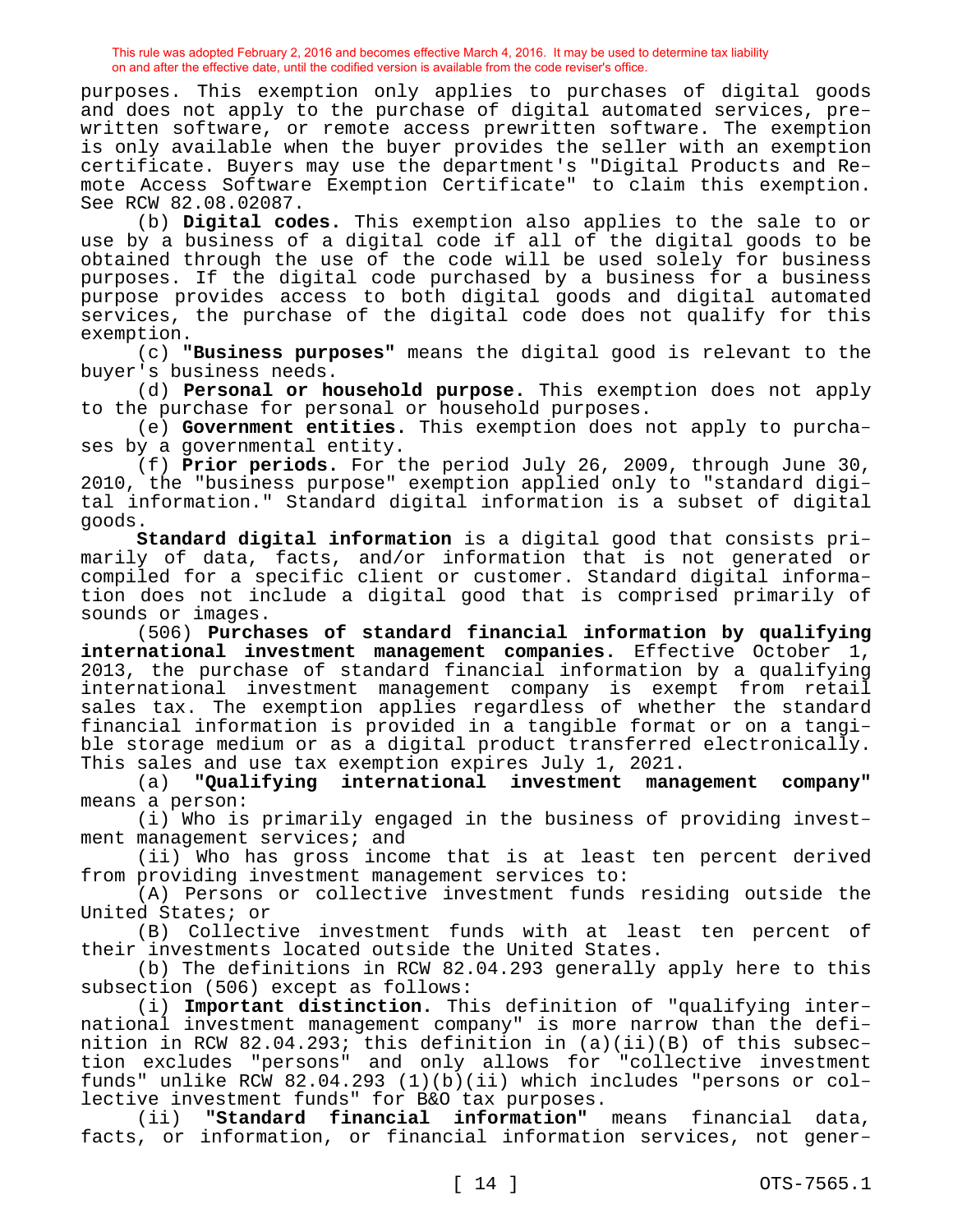ated, compiled, or developed only for a single customer. Standard financial information includes, but is not limited to, financial market data, bond ratings, credit ratings, and deposit, loan, or mortgage reports.

(iii) **"Financial market data"** means market pricing information, such as for securities, commodities, and derivatives; corporate actions for publicly and privately traded companies, such as dividend schedules and reorganizations; corporate attributes, such as domicile, currencies used, and exchanges where shares are traded; and currency information.

(iv) **Filing and documentation.** Sellers making tax-exempt sales should obtain a completed buyer's retail sales tax exemption certificate from the buyer. In lieu of an exemption certificate, a seller may capture the relevant data elements as allowed under the streamlined sales and use tax agreement. The seller must retain a copy of the exemption certificate or other relevant data elements for the seller's files and must meet the records requirement in subsection (607) of this rule for tax liabilities owed to this state. For sellers who electronically file their taxes, the department will provide a separate tax reporting line for exemption amounts claimed under this ((section)) rule.

(v) **Limitations on exemption.** A buyer may not continue to claim the exemption once the buyer has purchased standard financial information during the current calendar year with an aggregate total selling price in excess of fifteen million dollars and an exemption has been claimed for such standard financial information. The fifteen million dollar limitation under this subsection does not apply to any other exemption that applies to standard financial information.

(vi) **Sellers' responsibilities.** Sellers are not responsible for ensuring a buyer's compliance with the fifteen million dollar limitation under this subsection. Sellers may not be assessed for uncollected sales tax on a sale to a buyer claiming an exemption under this ((section)) rule after having exceeded the fifteen million dollar limitation under this subsection, except as provided in RCW 82.08.050 (4) and (5).

(vii) **Reporting requirements for buyers.** This sales and use tax exemption for standard financial information is subject to additional reporting requirements. Buyers must report the amount of tax preference received as directed by the department. Buyers are not required to report the amount of preference received if the tax benefit to a buyer is less than one thousand dollars per year; or the buyer files an annual tax return with the department.

(507) **Multiple points of use (MPU).** Retail sales tax does not apply to the sale of digital products or digital codes concurrently available for use within and outside this state. See RCW 82.12.02088 and 82.08.02088. Note that Washington use tax still applies to the use of the digital product or digital code used in Washington.

(a) **Requirements.** A buyer is entitled to claim the MPU exemption only if:

(i) The buyer is a business or other organization.

(ii) The digital product purchased (or obtained by using the digital code purchased) will be concurrently available for use within and outside this state (not for personal use).

(iii) The buyer provides the seller with a valid exemption certificate acceptable to the department claiming the MPU exemption. Buyers may use the department's "Digital Products and Remote Access Software Exemption Certificate" to claim this exemption.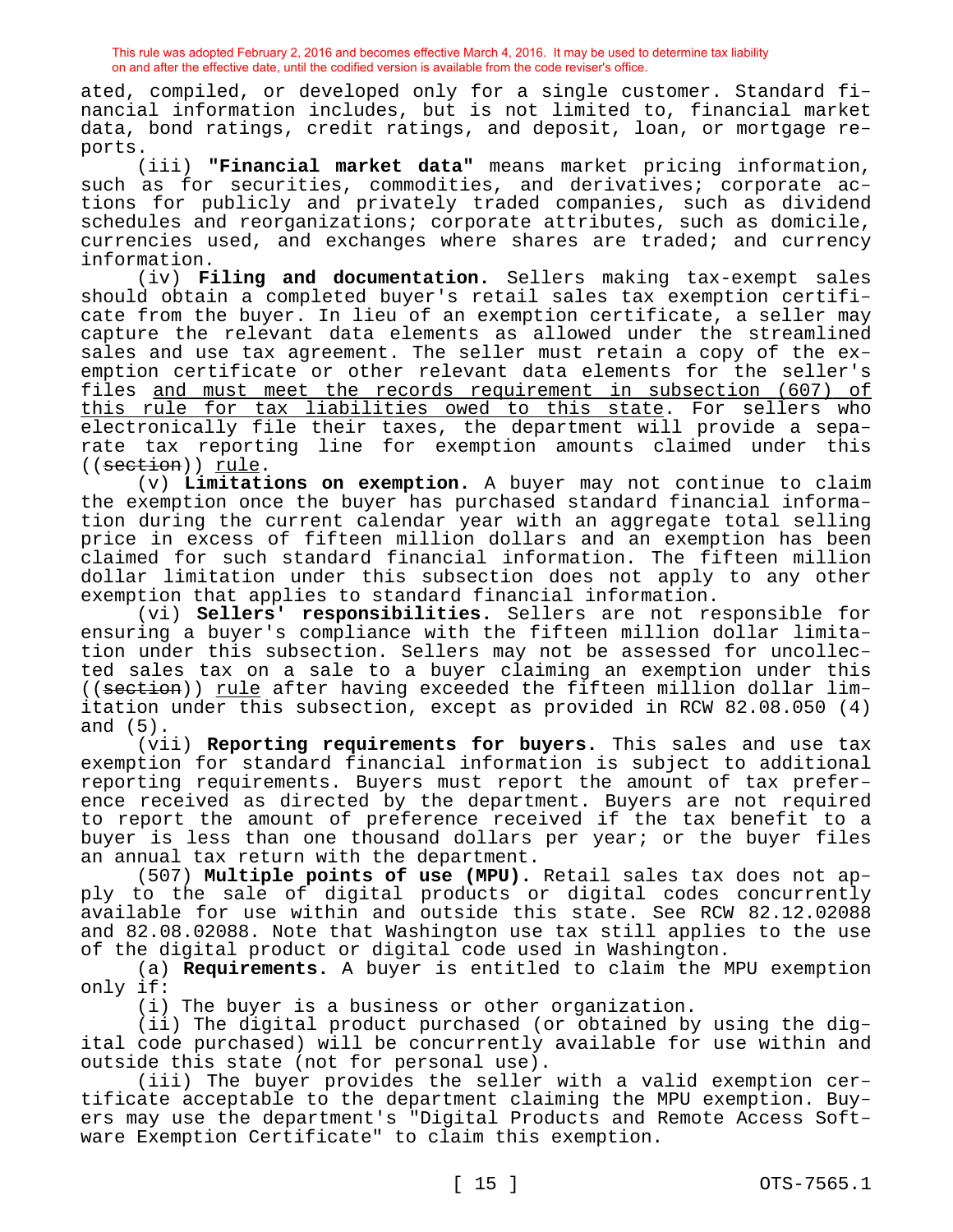(b) **Concurrently available.** "Concurrently available for use within and outside this state" means that employees or other agents of the buyer may use the digital product simultaneously from one or more locations within this state and one or more locations outside this state.

**Example 30.** Company sells an online patent searching service to Iniesta Corp., for simultaneous use at Iniesta's headquarters in Washington and its research and development facility in California. This service would generally be considered the sale of a digital automated service subject to retail sales tax and retailing B&O tax. In this case, the digital automated service is concurrently available for use by Iniesta's employees both within Washington and outside Washington, and therefore Iniesta may claim the MPU exemption from retail sales tax for its purchase of the digital automated service from Company. See (c) of this subsection for an explanation of how to apportion the use tax in this example.

(c) **Apportionment (allocation) of use tax.** For purposes of this subsection on multiple points of use, "allocation" and "apportionment" have the same meaning. A business or other organization subject to use tax on digital products or digital codes that are concurrently available for use within and outside this state is entitled to apportion the amount of tax due this state based on users in this state compared to users everywhere. For example, in the case of Iniesta in Example 30, if we assume Iniesta had five employees in California and five employees in Washington using the service concurrently, Iniesta would allocate one-half of the purchase price to Washington because five of its ten users are in Washington (e.g., 5/10 = 50%). Thus Iniesta would pay use tax to Washington based on fifty percent of the value of the digital automated service. Additionally, the department may authorize or require an alternative method of allocation supported by the taxpayer's records that fairly reflects the proportion of in-state to outof-state use by the taxpayer.

(i) **Records requirement.** No allocation under this ((section)) rule is allowed unless the allocation method is supported by the taxpayer's records kept in the ordinary course of business in compliance with the records requirement in subsection (607) of this rule for tax liabilities owed to this state.

(ii) **"User"** means an employee or agent of the taxpayer who is authorized by the taxpayer to use the digital product purchased in the performance of his or her duties as an employee or other agent of the taxpayer.

(d) **Application to digital codes.** A digital code is concurrently available for use within and outside this state if users may use the digital goods or digital automated services to be obtained by the code simultaneously at one or more locations within this state and one or more locations outside this state.

(e) **Reporting.** A buyer claiming an exemption under this ((see $t$ ion)) rule must report and pay state and local use tax directly to the department. As explained in (c) of this subsection, use tax may be reported and paid on an apportioned basis if supported by the buyer's records in compliance with the records requirement in subsection (607) of this rule for tax liabilities owed to this state.

(508) **Machinery and equipment.** Generally retail sales and use tax does not apply to sales to or use by a manufacturer or processor for hire of certain machinery and equipment used directly in a manufacturing or research and development operation. This exemption is commonly referred to as the M&E exemption. (See RCW 82.08.02565 and 82.12.02565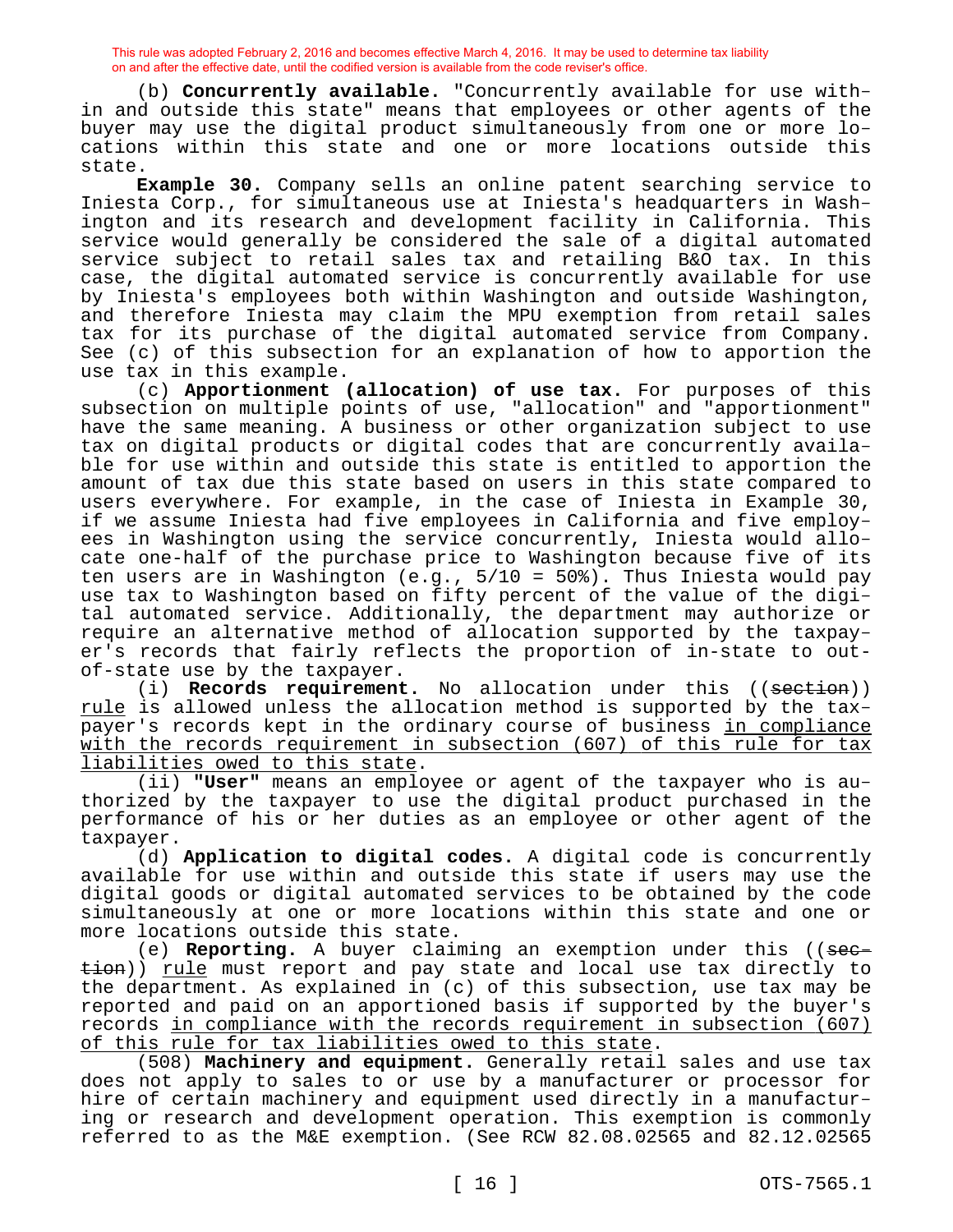and WAC 458-20-13601 for information regarding the M&E exemption.) Included within the definition of "machinery and equipment" for purposes of the M&E exemption are digital goods. Accordingly, digital goods acquired by manufacturers and processors for hire and used directly in a manufacturing or research and development operation are exempt from retail sales and use tax, provided all of the requirements for the M&E exemption are met.

(509) **Audio or video programming.** Income received from the sale of regular audio or video programming by a radio or television broadcaster is generally subject to service and other B&O tax and therefore not subject to retail sales tax. However, the sale of audio or video programming sold on a pay per program or subscription on-demand basis is generally subject to retail sales and use tax except as provided in (d) and (e) of this subsection.

(a) **"Radio and television broadcasters"** include satellite radio providers, satellite television providers, cable television providers, and providers of subscription internet television.

(b) **"Pay per program or subscription on-demand basis"** means programming that the buyer pays for on a per program basis or a service that allows the buyer to access a library of programs at any time for a specific charge.

(c) **"Regular programming"** is scheduled programming. The person watching cannot stop, pause, rewind, or otherwise control the broadcast of the scheduled programming, including the time that the scheduled program is broadcast.

The fact that a customer uses a recording device, such as a VCR or DVR, does not result in the broadcaster's programming being characterized as a digital good.

(d) **Cable television providers paying franchise fees.** Cable television providers' sales of programming to consumers on a pay-per-program or subscription on-demand basis are not subject to retail sales and use tax if the cable television provider is subject to a franchise fee (under the authority of Title  $47$  U.S.C. Sec.  $542(a)$ ) on the gross revenue received from such sales. If the cable television provider is not subject to a franchise fee on the income from the sale of programming on a pay-per-program or subscription on-demand basis, then the exemption does not apply and the cable television provider must collect and remit retail sales tax on the retail sale of such programming.

**Example 31.** XYZ sells video programming to customers using cable technology. XYZ does not pay a franchise fee. Customers of XYZ are charged a monthly subscription fee to receive video programming. Customers are charged additional fees to view selected movies. XYZ must charge and collect retail sales tax on the additional fees charged to view the selected movies, but not on the monthly subscription fee which would generally be subject to service and other activities B&O tax.

(e) Satellite television providers do not generally pay franchise fees and therefore do not qualify for the retail sales and use tax exemption based on payment of franchise fees as described in (d) of this subsection.

(510) **Newspapers.** Generally, retail sales and use tax does not apply to sales of newspapers transferred electronically, provided that the electronic version has a printed counterpart, and the electronic version:

(a) Shares content with the printed newspaper; and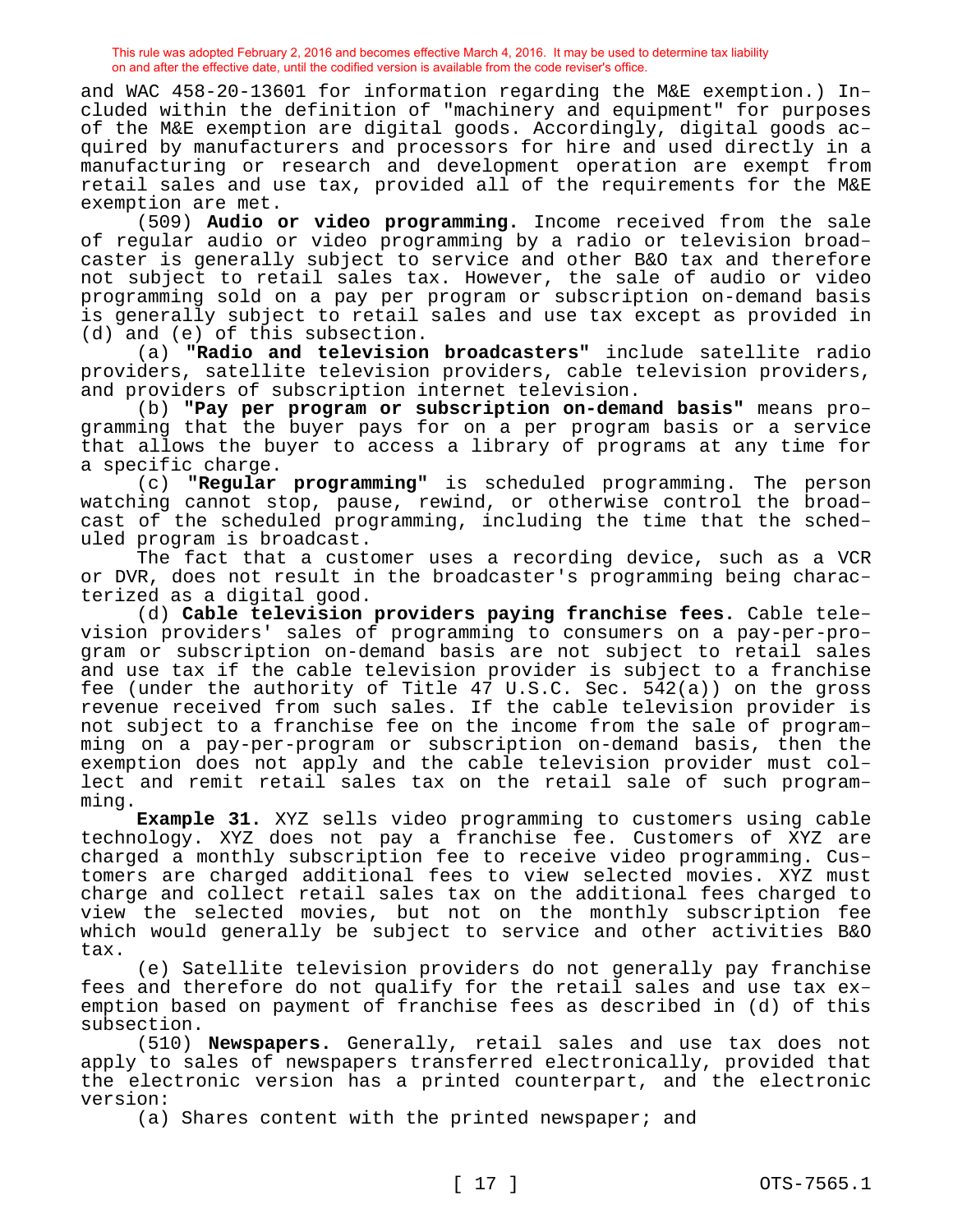(b) Is prominently identified by the same name as the printed newspaper or otherwise conspicuously indicates that it is a complement to the printed newspaper.

(c) "Printed newspaper" means a publication issued regularly at stated intervals at least twice a month and printed on newsprint in tabloid or broadsheet format folded loosely together without stapling, glue, or any other binding of any kind, including any supplement of a printed newspaper.

(511) **Received for free by end user.** Digital products and digital codes obtained by the end user for free are not subject to use tax.

(a) For example, a person's use of a free search engine is not subject to use tax.

(b) For example, a person reading an online article or viewing an online picture for free is not subject to use tax.

(512) **Other use tax exemptions.** Use tax does not apply to the use of digital goods that are:

(a) Noncommercial in nature, such as personal e-mail communications;

(b) Created solely for an internal audience; or

(c) Created solely for the business needs of the person who created the digital good and is not the type of digital good that is offered for sale, including business e-mail communications.

**Example 32.** Gary, an employee of Kadabbera Corp., creates a digital audio-visual presentation using presentation authoring software and his innate creative capacity. Gary distributes the presentation internally to various divisions within Kadabbera in order to train employees on changes to company policies. Gary has created and distributed an item that meets the definition of "digital good." However, the distribution and use of this digital good is not subject to use tax as long as it is used solely internally or solely for the business needs of Kadabbera.

## **Part 6. Miscellaneous Provisions**

(601) **Retail services.** Washington imposes retail sales and use tax on certain enumerated services under RCW 82.04.050 ("retail services"). For example, the sale of credit bureau services is subject to retail sales tax. However, when a retail service is transferred electronically and also meets the definition of digital automated service or digital good, such service will be treated as a digital product and is eligible for all applicable digital products retail sales and use tax exemptions as described above in Part 5 of this rule. Retail services that are not transferred electronically or those retail services that are excluded from the definitions of digital good or digital automated service (e.g., telecommunications services and ancillary services) continue to be taxed as retail services.

**Example 33.** ABC creates a "canned" digital report on Company X's creditworthiness prepared prior to a customer request for the report. The report may be a credit bureau service and/or a digital good (if transferred electronically). The "canned" report is listed for sale on ABC's web site. An employee of InvestCo, Inc. purchases and downloads a digital copy of the "canned" credit report from ABC's web site for InvestCo's business purpose. ABC is selling a digital good generally subject to retail sales tax. However, the "canned" report is purchased by InvestCo solely for a business purpose and therefore exempt from retail sales tax (see subsection  $(505)$  of this ((section)) rule for more on this exemption).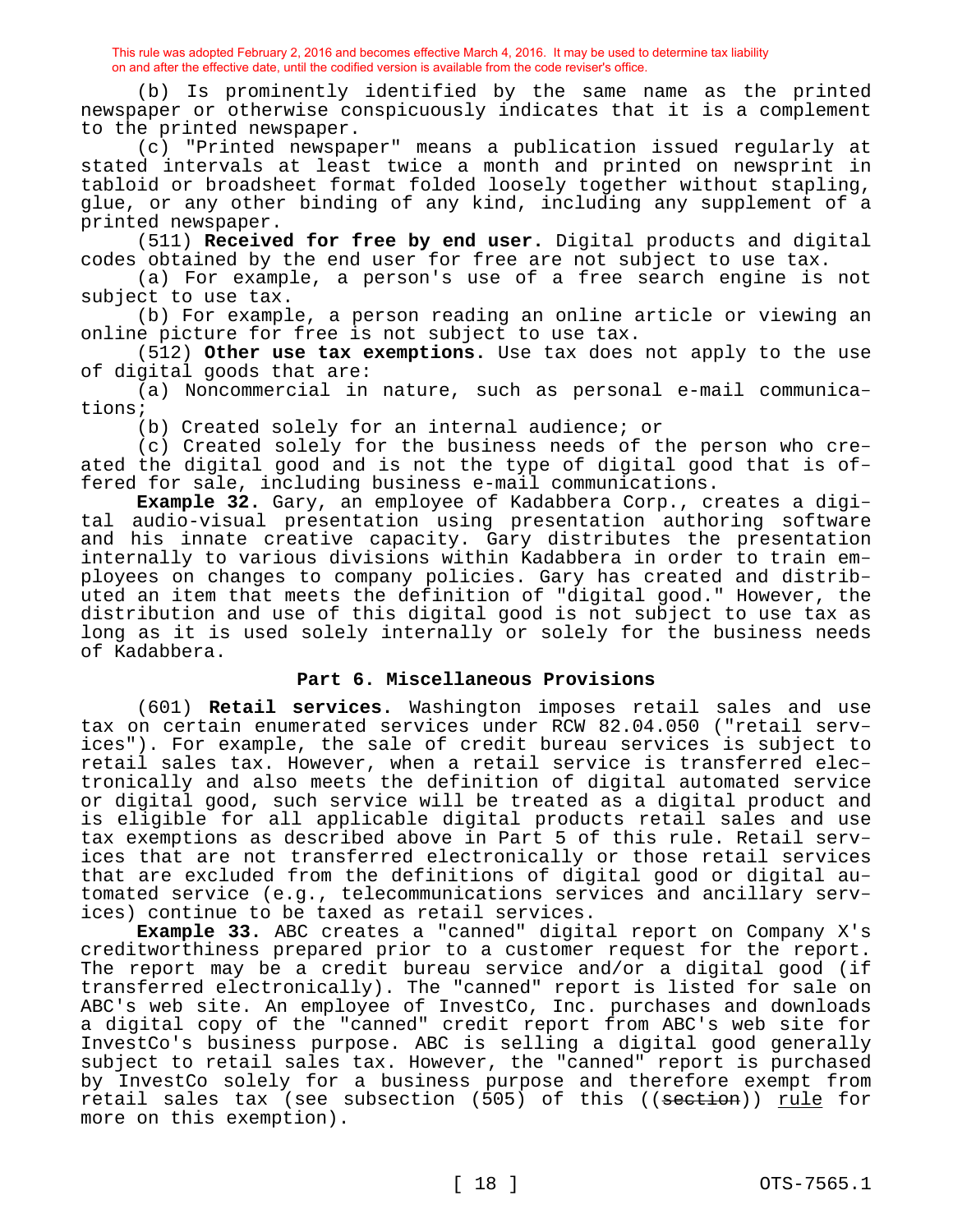**Example 34.** Company sells credit reports and credit research services. EPD Corp., requests that Company prepare a credit report for EPD's specialized business purposes. After receiving the request, Company's employee researches, analyzes and generates information from various digital sources to prepare the credit report for EPD. Company then sends the report electronically as a digital file to EPD. Company is not selling a digital good because the digital item supplied to EPD is merely a representation of a professional service performed by EPD's employee. Therefore, Company's services are not a "digital product." However, Company is still required to charge and collect retail sales tax because Company is still providing credit bureau services, a retail service, subject to retail sales tax.

**Example 35.** Company sells an online credit reporting service. The service includes access to searchable data bases, digital data analysis, and digital data reporting tools. ManageCo investigates the credit worthiness of individuals and therefore purchases access to Company's online service. Company is selling a digital automated service to be used solely for a business purpose by ManageCo. However, the "used solely for a business purpose" exemption is limited to digital goods and is not applicable to digital automated services. As such, Company is required to charge and collect retail sales tax on its sale of the digital automated service to ManageCo.

(602) **Royalties and wholesaling B&O tax on digital products.** The sale of digital products to "nonend users" may be subject to royalties or wholesaling B&O tax depending on the type of transaction and the intangible rights provided to the purchaser. Transactions which provide the right to resell digital products (no copying rights) to consumers will generally be treated as wholesale sales. Additionally, transactions which allow the purchaser the right to incorporate a digital product into a new product for sale will also be treated as wholesale sales. See also subsection  $(503)$  of this  $((\text{section}))$  rule. Other nonend user transactions involving digital products or digital codes will generally be treated as royalties transactions.

**Example 36.** Media Corp., licenses to Rerun Inc., the right to further broadcast a digital movie file on Rerun's web site for a specified period of time. In this case Media Corp. provides Rerun with the right by contract to further commercially broadcast or exhibit a digital movie to its subscribers. This is a nonend user transaction subject to royalties B&O tax. Media Corp. would report its gross receipts from this transaction under the royalties B&O tax classification and not charge and collect retail sales tax on the transaction with Rerun. Rerun's charges for the subscription service provided to consumers are generally subject to retail sales tax and retailing B&O tax.

**Example 37.** Same facts as Example 36 except Rerun purchases individual digital movie files from Media Corp. with the right to resell those individual files to end users at retail instead of rebroadcasting or exhibiting to the public. In this case Media Corp. has provided Rerun with the right to resell individual digital movie files to end users. Media Corp. would report its gross receipts from this transaction under the wholesaling B&O tax classification and not charge and collect retail sales tax on the transaction with Rerun. Rerun's charges to consumers for the movie files are generally subject to retail sales tax and retailing B&O tax.

**Example 38.** Same facts as Example 37 except that Rerun purchases a single digital movie file with the right provided by contract to duplicate and sell that movie file. In this case Media Corp. has provi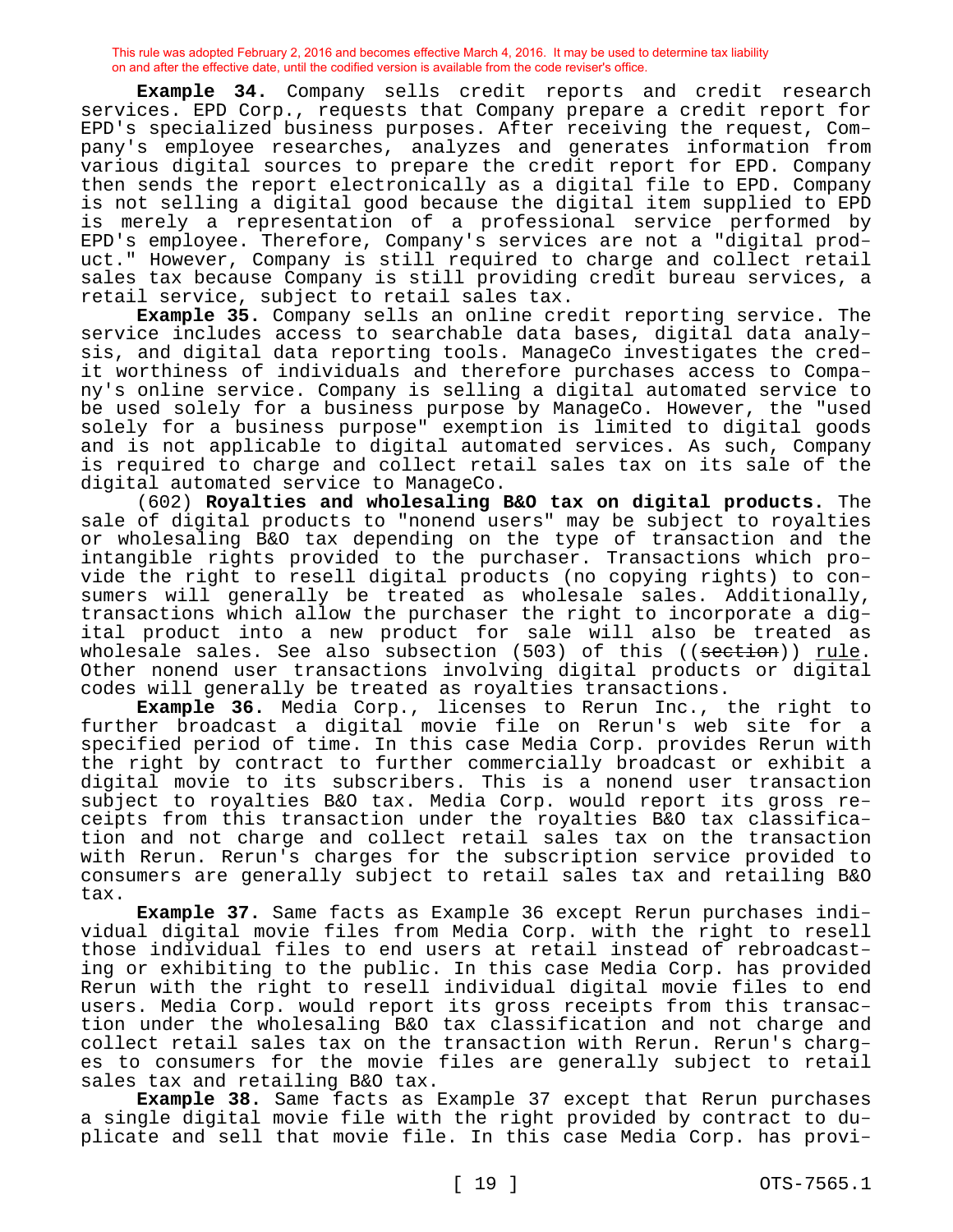ded Rerun with the right to duplicate and sell individual digital movie files. Media Corp. would report its gross receipts from this transaction under the royalties B&O tax classification. Media Corp. would not need to charge and collect retail sales or use tax from Rerun. Rerun's charges to consumers for the movie files are generally subject to retail sales tax and retailing B&O tax.

**Example 39.** Jack is a photographer who creates a digital picture of Mt. Rainier. Jack licenses, by contract, to Cashman the right to duplicate and sell copies of the Mt. Rainier picture in retail stores. Cashman's payment to Jack is for the grant of an intangible right and subject to royalties B&O tax. Cashman's sale of the picture at retail to customers is subject to retail sales tax and retailing B&O tax.

(603) **Substantial nexus** is not established in Washington if a business's only contact with the state of Washington is ownership of, or rights in, computer software as defined in RCW 82.04.215, including computer software used in providing a digital automated service; master copies of software; a digital goods or digital codes residing on servers in Washington. For purposes of this ((section)) rule, "substantial nexus" means the requisite connection that a person must have with a state to allow the state to subject the person to the state's taxing authority, consistent with the commerce clause of the United States Constitution.

(604) **Amnesty.** Before July 26, 2009, retail sales of downloaded digital goods on a permanent or nonpermanent basis were subject to retail sales tax. This did not include accessed or streamed digital goods. However, amnesty is available to those who did not collect or pay retail sales or use tax on digital goods and digital codes during that time. Sales of digital automated services and accessed or streamed digital goods were subject to service and other B&O tax before July 26, 2009, and amnesty does not extend to these transactions because they were not subject to retail sales tax during that time period.

(a) **Refunds and credits of retail sales or use tax.** No refund or credit will be given for state and local retail sales and use taxes properly paid on the sale or use, before July 26, 2009, of digital goods or of installing, repairing, altering, or improving digital goods.

(b) **No B&O tax refund or credit unless sales tax was paid.** If a taxpayer paid B&O tax under the service and other activities classification prior to July 26, 2009, on income received from retail sales of digital products or digital codes, the taxpayer may not receive a refund or credit for the difference between the B&O tax actually paid and the B&O tax that should have been paid under the retailing classification unless the taxpayer has remitted the retail sales tax for those sales.

(605) **Bundled transactions.** A "bundled transaction" is the retail sale of two or more products, which are distinct and identifiable for one nonitemized price. Because retail sales of digital products and digital codes are subject to retail sales tax, the general rules on the taxation of bundled transactions may apply to certain transactions involving digital products and digital codes. See RCW 82.08.190 and 82.08.195 for more information on the tax treatment of bundled transactions.

(606) **Property tax.** The excise tax laws relating to digital products and digital codes do not have any impact in the characterization of digital goods and digital codes as tangible or intangible personal property for purposes of property taxation and may not be used in any